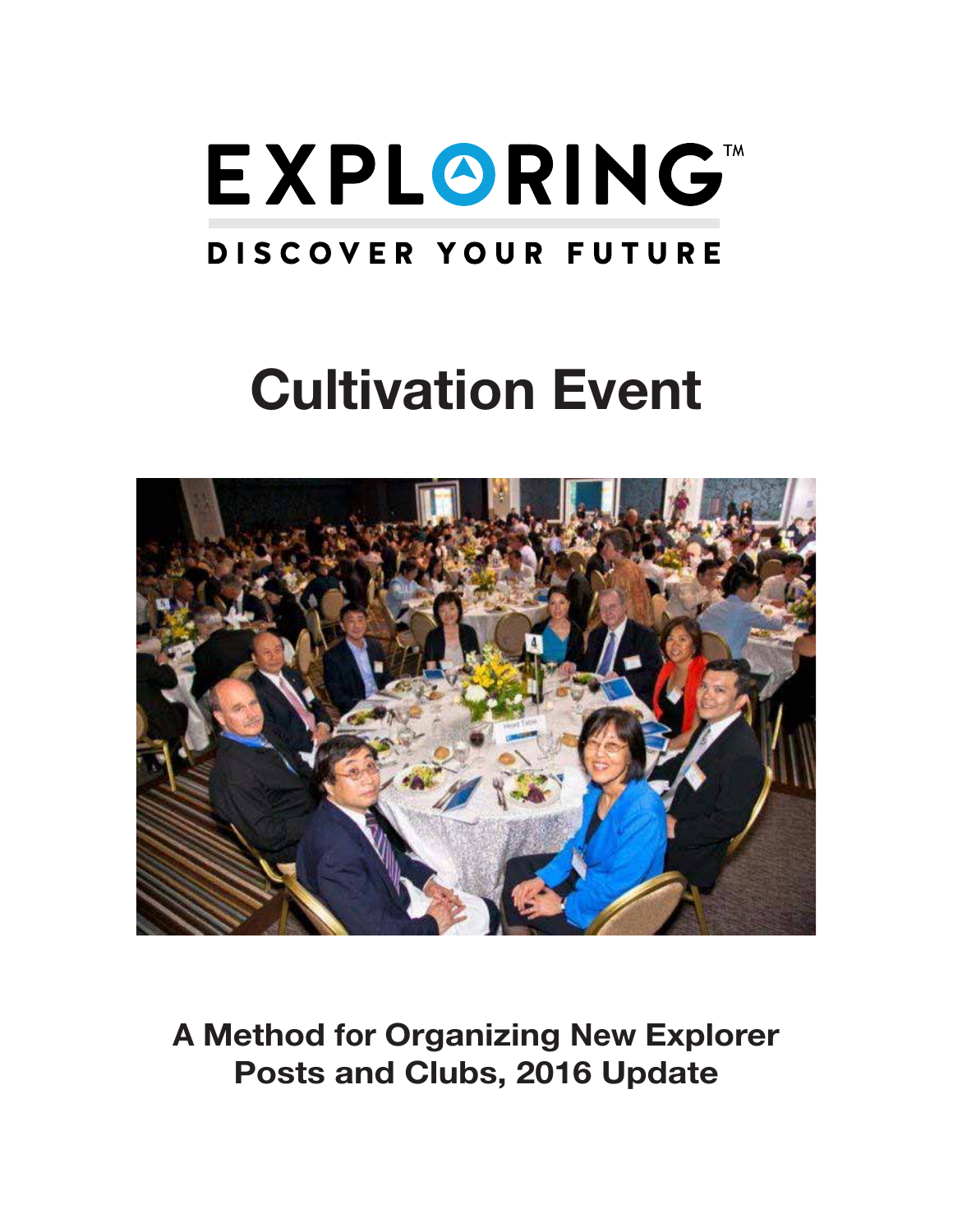# **Table of Contents**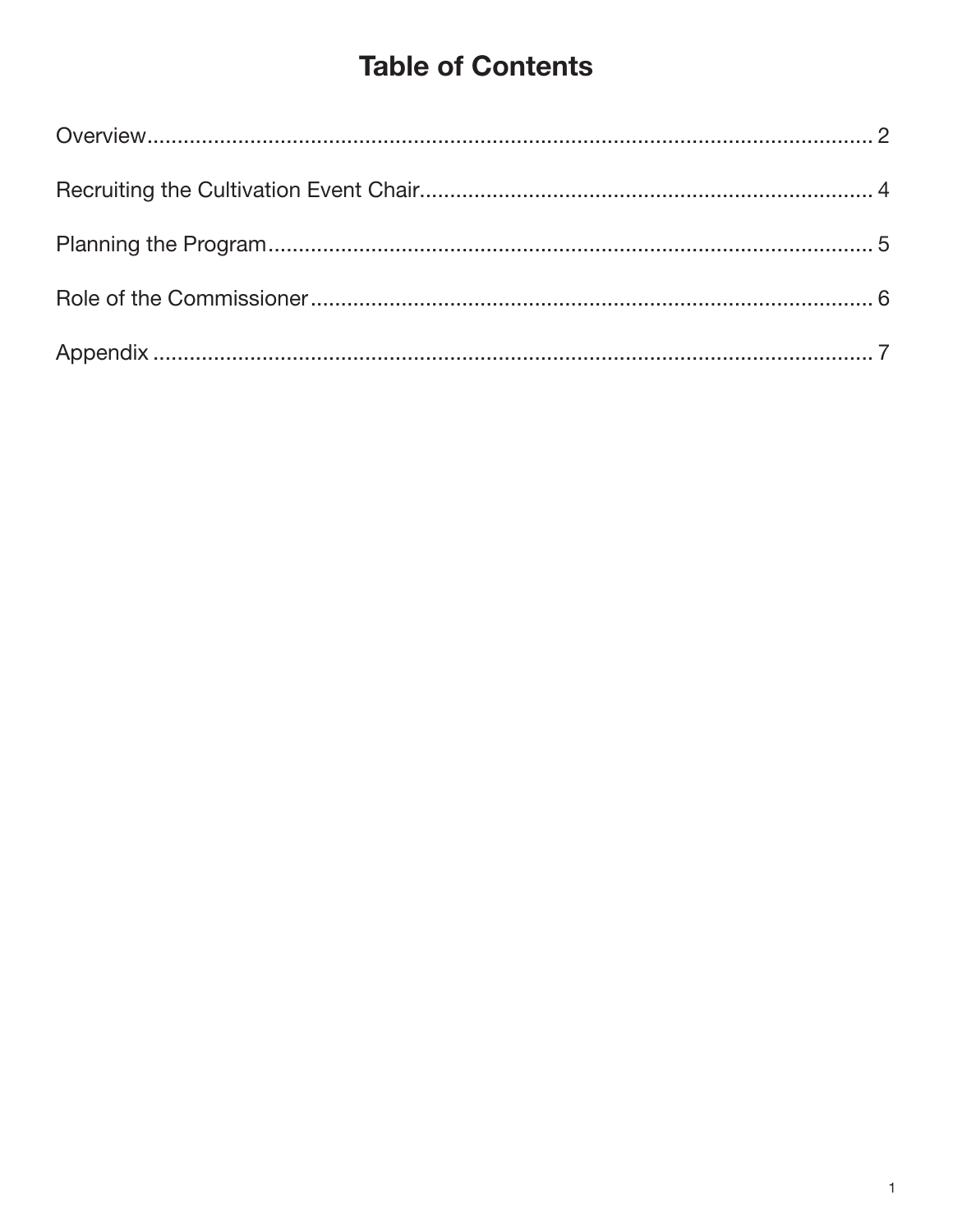# **Overview**

The cultivation event is designed to identify and "sell" businesses, schools, industries, professions, institutions, and community groups on the Exploring program.

The information in this document will help volunteers and staff plan and conduct a cultivation event. The processes and sample letters included are the result of successful cultivation events conducted across the country.

### Objective of the Cultivation Event

The objective of the cultivation event is to provide the executive officer of each organization with the following:

- A basic understanding of the purpose of Exploring
- Insight into the need for a personal commitment in adopting Exploring within his or her organization and recruiting leadership
- An introduction to the organization's assigned commissioner (or organizer) and what this person will do
- A brief idea of how Exploring supports each participating organization
- Insight into the excitement of the programs through presentations of youth and/or adults who are participating in Exploring

The cultivation event is, in essence, a group sales meeting.

Keep it brief, inspiring, and to the point. Avoid giving too much detail or having too many materials. The executive officer of each organization simply needs to know that Exploring is a successful youth program, become persuaded to adopt it in his or her organization, and understand what to do next. The cultivation event's method is to demonstrate that many organizations have programs or are interested in Exploring and that a top community leader—the cultivation event chair—thinks it is important and worthwhile.

### Where Is the Cultivation Event Held?

The cultivation event is usually a breakfast, luncheon, or dinner in the private room of a prestigious club or restaurant. The location should be as impressive as possible to those attending, and every effort should be made to ensure a quality program. Many councils conduct several cultivation events—sometimes for only six to eight people. This allows several choices of dates and more personal contact with attendees.

### When Is the Event Held?

The focal point of organizing an Explorer post or club is the open house meeting, when young people are invited to join. The best time to invite young people, in most cases, is in September or October when they are back in school and ready to join organizations. The ideal time for a cultivation event is in the spring (April through June). This will allow ample scheduling for leader recruiting, training, and program planning leading up to the fall open house meetings.

### What Commitment Is Asked of the Executive Officer?

Success in organizing Exploring programs depends on the involvement and enthusiasm of the executive officer of the organization, whether it be the owner of a business, the chair of the board of a large corporation, or a CEO. Their decision-making power and ability to influence others in their organization is vital to the first few steps of organizing a new Exploring program.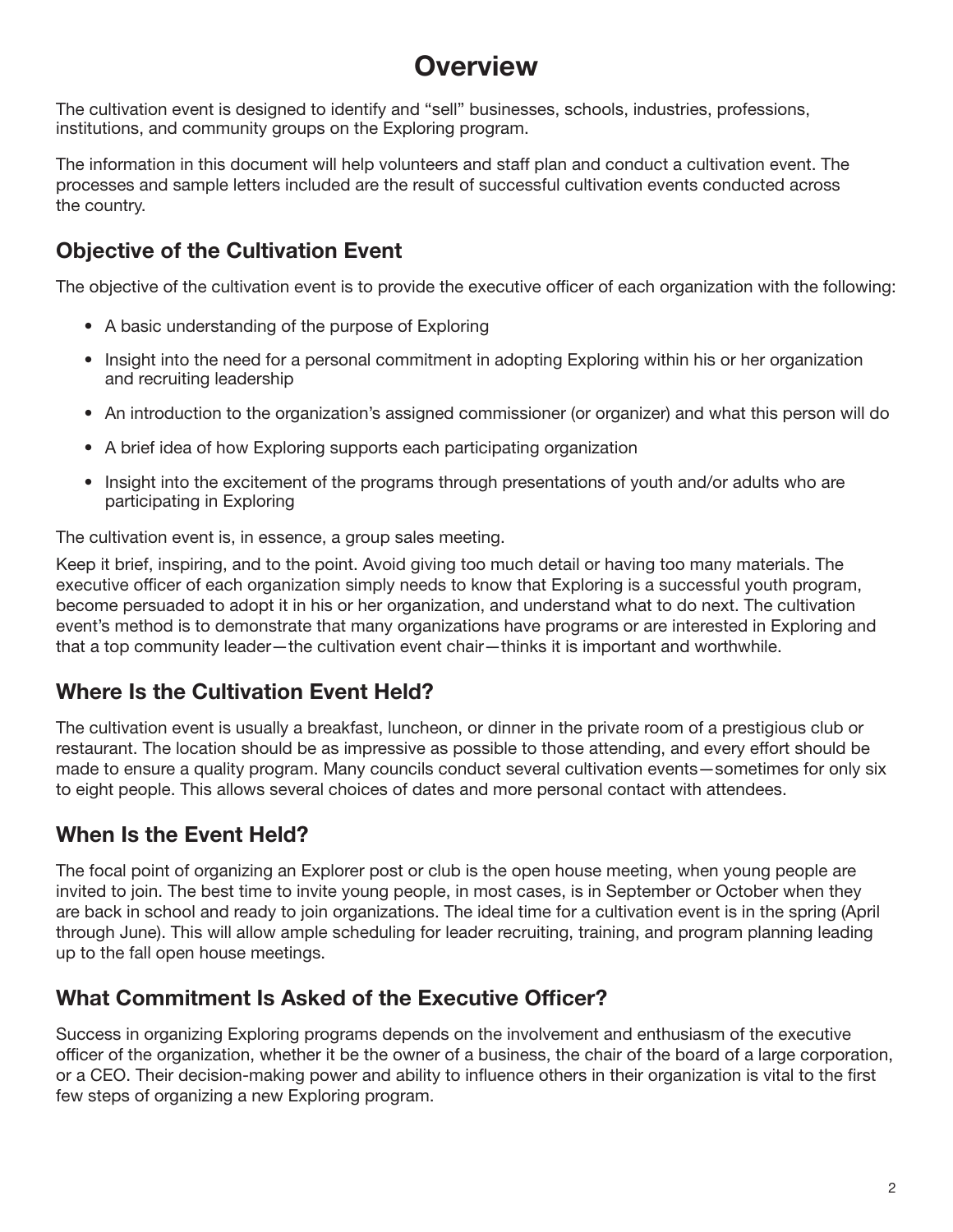The cultivation event chair should invite only the executive officer of the organization, with the understanding that this is a personal invitation. Discourage, if possible, the organization sending someone else. Lowerechelon people cannot speak for the organization or make the necessary decisions and commitments.

### Cultivation Event Steps

- 1. Complete the Student Career Interest Survey in *all* schools. Refer to the *Career Survey Guidebook* that can be downloaded at www.exploring.org.
- 2. On the basis of information from the Student Career Interest Survey, make a list of organizations that match students' career interests.
- 3. Add to the list public and private schools that have a need for career education programs.
- 4. From this list, select organizations and schools that have the potential for developing successful Exploring programs.
- 5. Recruit a community leader as the cultivation event chair. This person should have the influence to encourage the top person of each organization to attend a cultivation event designed to "sell" them on Exploring. The Exploring committee chair should recruit this person. (See sample letter in the appendix.)
- 6. The cultivation event chair then selects the date and time of the event and secures the location. One of the responsibilities of the cultivation event chair is to seek financial support for the event.
- 7. The cultivation event chair invites the top person from each organization identified in step 4 to a cultivation event (breakfast, luncheon, etc.), which features information on the purposes and programs of Exploring. The success of the cultivation event depends on an influential community leader inviting the top person from each organization to the event. The invitation comes from the cultivation event chair on his or her letterhead. The letters should be personalized and include time, date, and location for the event and a mechanism for responding to the invitation.
- 8. The cultivation event chair should follow up on the invitation to secure the commitment from the top person to attend the cultivation event. (See sample invitation letter in the appendix.)
- 9. Prepare scripts for all speakers. (See sample scripts in the appendix.) All scripts are reviewed in person with each speaker to help prepare them.
- 10. Check the following details:
	- Attendance and guaranteed meal count confirmed with caterer and venue where the event will be held
	- Number of meal servers required to meet the agenda timeline
	- Audiovisual equipment needed
	- Internet connecton on-site
	- Parking, coat checks, restrooms, number of tables, and number of seats per table
	- Head table (name tags, attendance lists)
	- Table numbering, if necessary
- 11. Prepare handouts or packets of information. Include some basic information about Exploring.
- 12. Make final contacts by phone to verify attendance. The cultivation event chair needs to be sure that the person coming is the executive officer of the organization and not a designee. It must be someone who can make the commitment at the event for an Explorer post or club to be organized.
- 13. Promptly and properly recognize those who speak at the event.
- 14. Follow up to secure the commitment to organize an Explorer post or club. (See sample letter in the appendix.)
- 15. Send thank you letters to volunteers who helped organize the event and to all program participants. (See the appendix for sample letters to volunteers and participants.)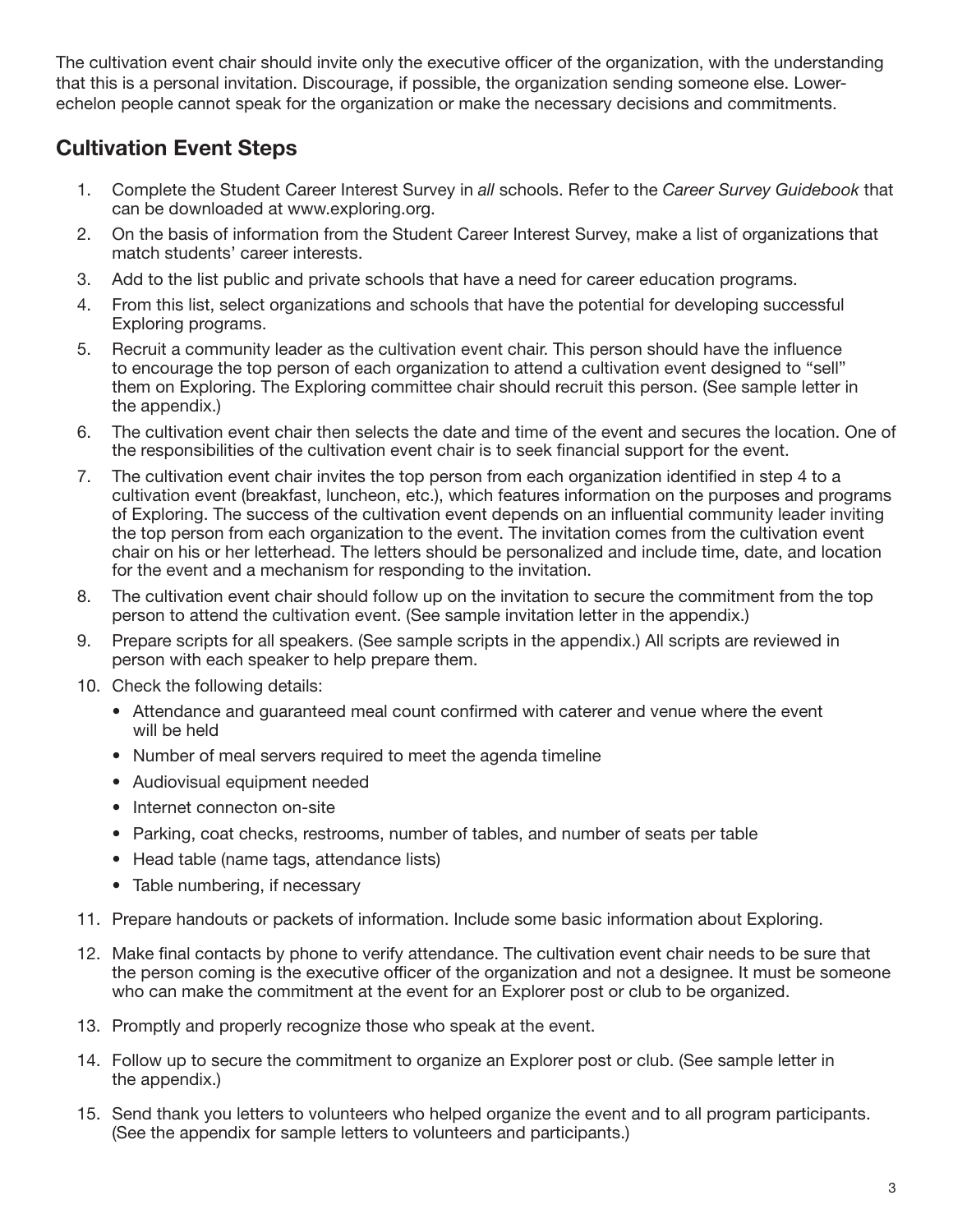# Recruiting the Cultivation Event Chair

The chair of the cultivation event is the key to the event's drawing power and ultimate success. The Exploring chair should help the marketing team chair and Exploring staff recruit a top community leader with the necessary prestige and clout. This is essential to success. (See sample invitation letter in the appendix.)

#### Principal Responsibilities of the Cultivation Event Chair

- 1. Secure a first-class location for the event and set the date. (Double-check possible conflicts with civic clubs, holidays, and community functions.)
- 2. Secure financial support for the event.
- 3. If a meal is included, agree to serve as the host.
- 4. Meet with the Exploring staff to review the invitation list and to plan the program.
- 5. Send a personal letter of invitation to the executive officers of the organizations. (See sample in the appendix.)
- 6. Make informal, personal contact with those individuals known personally to urge them to attend.
- 7. Send a reminder.
- 8. Preside over the cultivation event program, introduce the speakers, and express interest in and enthusiasm for Exploring.
- 9. After the cultivation event, personally contact each executive officer to urge him or her to consider organizing an Explorer post or club.
- 10. Write a follow-up letter to those attending. (See sample in the appendix.)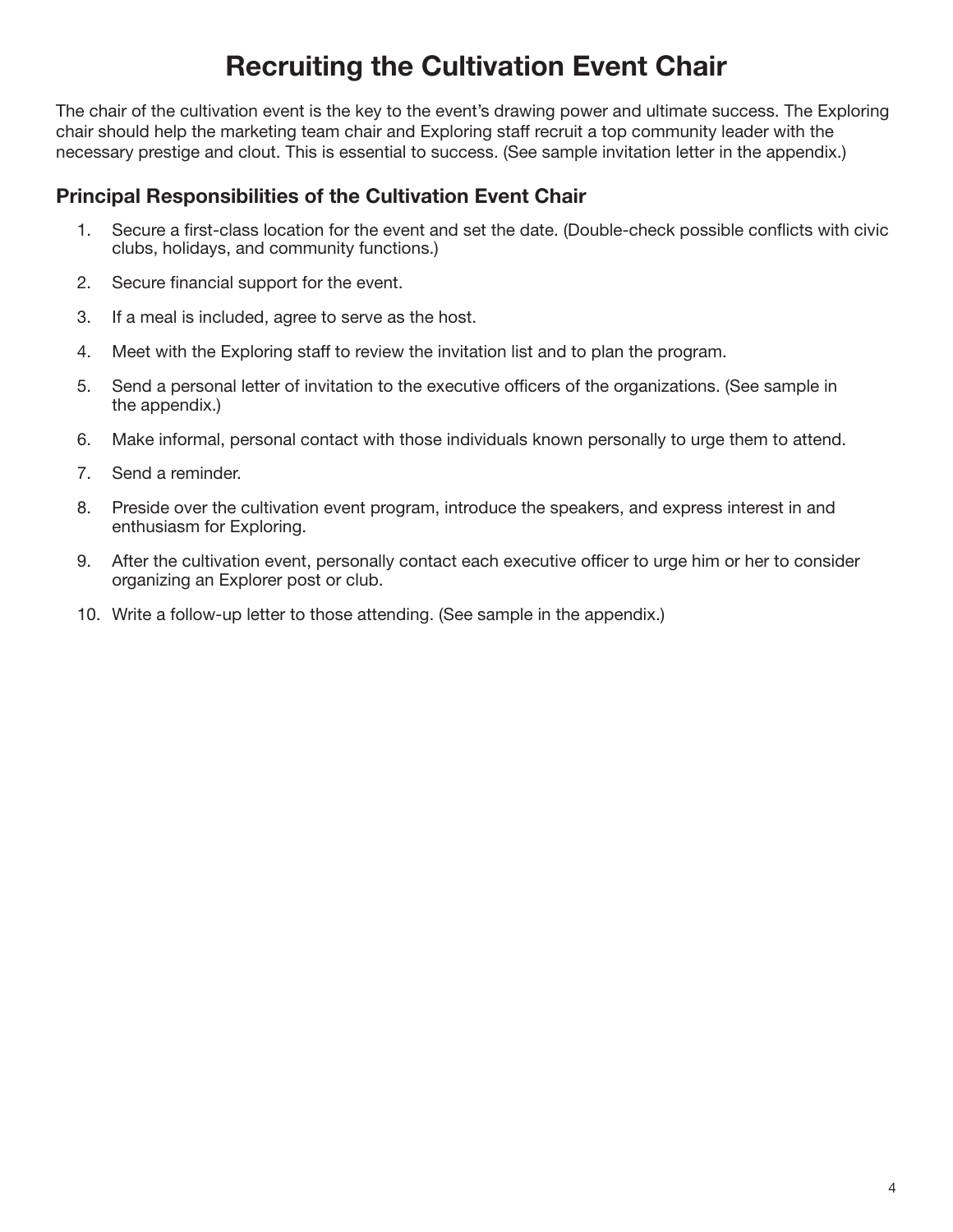# Planning the Program

The checklists and agendas in the appendix will guide you in your planning. Each cultivation event should be tailored to the people attending and to the capabilities of your Exploring office. The cultivation event chair should be involved in planning the agenda and must be carefully coached if he or she is new to Exploring. One of the highlights of most cultivation events is the presentation by adults and youth involved in Exploring programs. This gives participants the chance to see and hear the "real thing."

Obviously, the speakers should represent the best that Exploring has to offer. They should rehearse their parts in the program and should understand the purpose of the event. Their presentations should be brief and as inspirational as possible, and should reflect what an organization can do with the program.

Don't hesitate to recruit from the best programs in town or a nearby Exploring office. The presenters need not be from the same program. A young man and a young woman would be ideal. Have them write down and rehearse what they will say.

Provide a printed, detailed agenda for all presenters well in advance of the event. Check with everyone to be sure they understand their parts and are confident about their presentations.

#### Physical Arrangements

Check out the location well in advance. Confirm its use and the arrangement of tables and chairs. Check out the use and availability of visual aids, electrical outlets, internet connections, and light switches. Decorate the room with table displays, wall posters, sweepers, and other Exploring promotional materials.

#### **Meals**

If a meal is included, work out with the management the menu, serving time, attendance, gratuity, and any meal count guarantee—and get the exact details in writing, along with the agreed-upon method of payment.

Most cultivation event luncheons are hosted at clubs or restaurants. The cultivation event chair or other sponsor pays the cost of the meal.

#### **Attendance**

Make every effort to determine exactly who will be attending. One advantage of a meal is that you have a good reason to confirm attendance, as you must make reservations. Get the correct name, title, and organization for everyone. Check on the spelling and pronunciation of all names.

Individual name tags and kits should be made in advance. (See the "Cultivation Event Kit" in the appendix for the contents of the kit.) Have blank name tags and extra kits available for last-minute changes.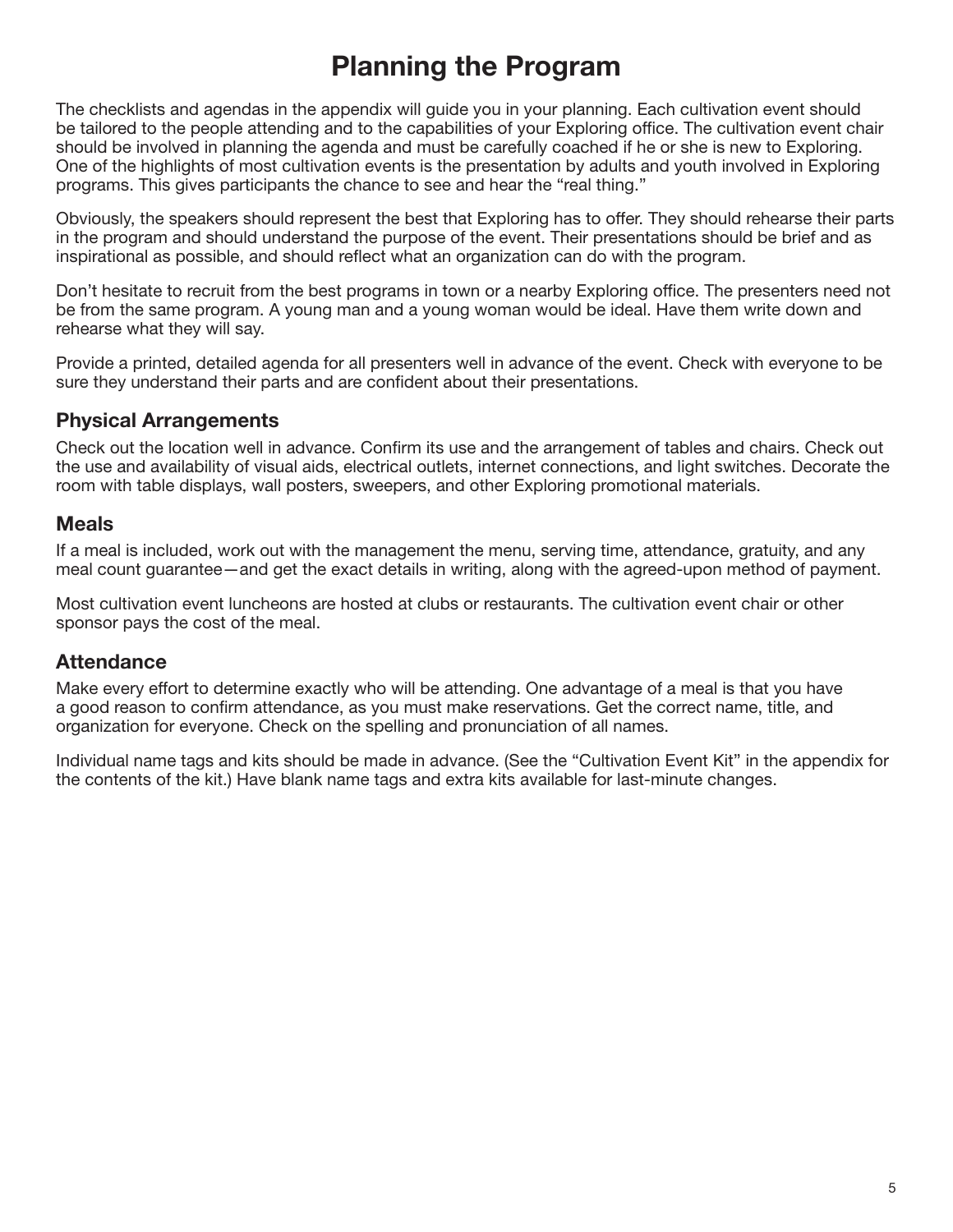# Role of the Commissioner

One important point of the cultivation event is giving the executive officer of the organization the opportunity to meet the person who is going to follow up and help organize the post or club. The commissioner or organizer should know as much as possible about the organization and its executive officer (CEO, chairman, etc.)—and about Exploring. During the event, the commissioner or organizer reviews how the organization can build an Exploring program and answers any questions or concerns.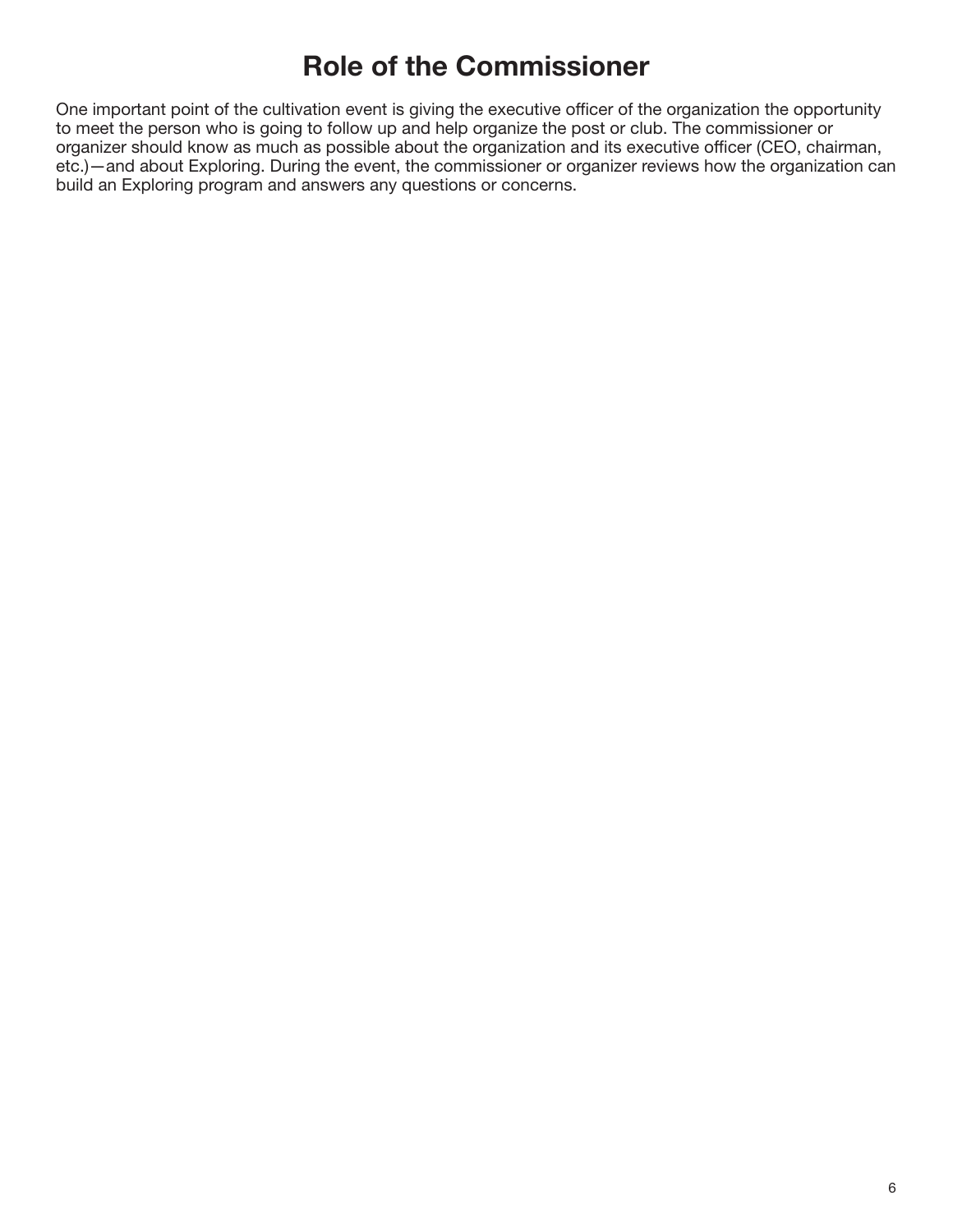# **Appendix**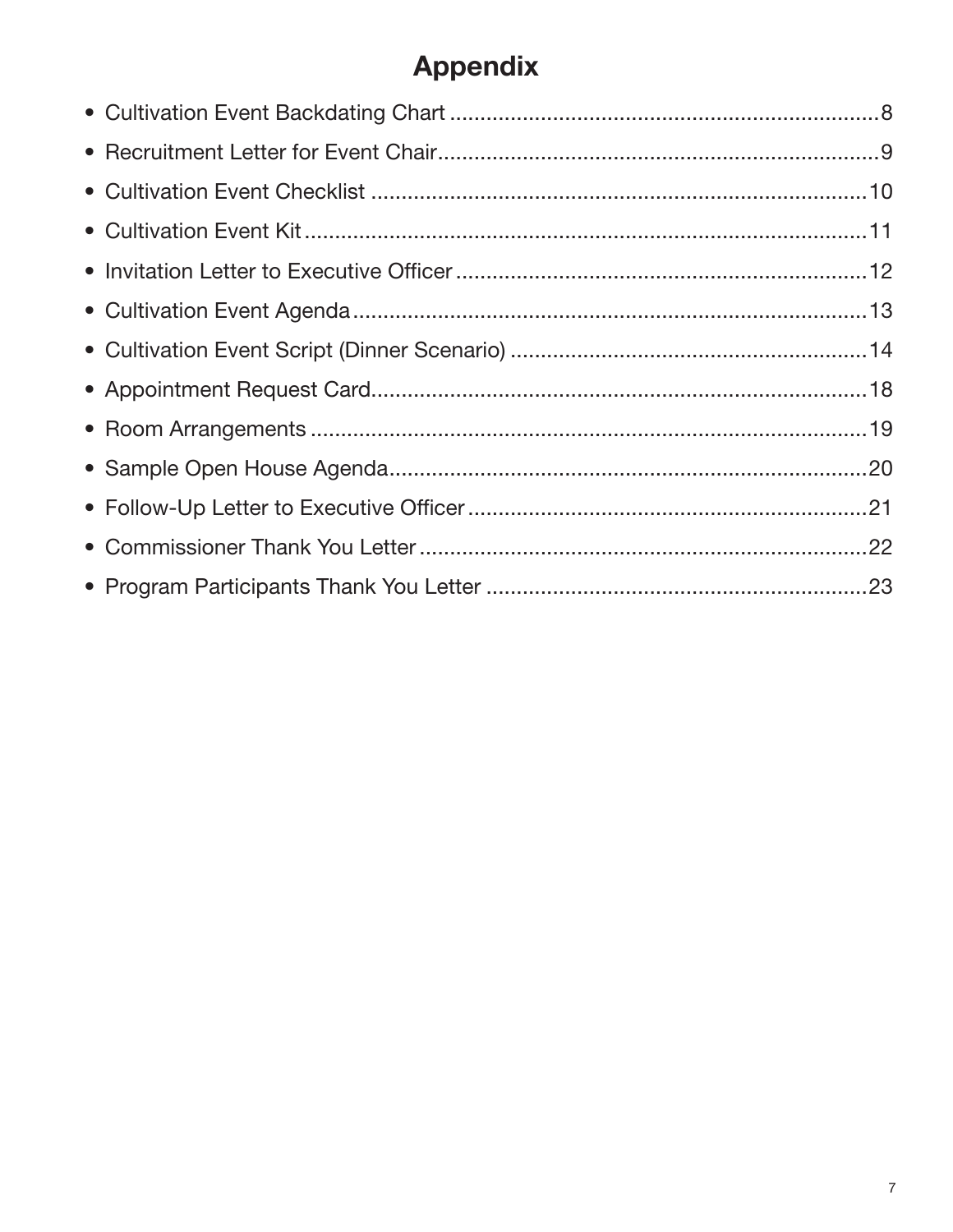# Cultivation Event Backdating Chart

| <b>Event</b>                                            | <b>By Whom</b>                   | By When     |
|---------------------------------------------------------|----------------------------------|-------------|
| <b>Career Interest Survey</b>                           | <b>Marketing Team</b>            | $-120$ days |
| Prospective organizations selected                      | <b>Marketing Team</b>            | $-100$ days |
| Chair for event recruited                               | <b>Exploring Committee Chair</b> | -90 days    |
| Location secured                                        | Event Chair                      | -60 days    |
| Letter sent to prospective organizations                | Event Chair                      | -45 days    |
| Follow-up contact to secure commitment                  | Event Chair/Marketing Team       | -35 days    |
| Scripts prepared and reviewed                           | Staff                            | -20 days    |
| Details on meal and arrangements checked                | Staff                            | -15 days    |
| Event support materials prepared                        | <b>Staff</b>                     | $-10$ days  |
| Final contacts to verify attendance                     | Event Chair/Marketing Team       | -5 days     |
| Follow-up and thanks                                    | Event Chair/Marketing Team       | +1 day      |
| Commitment for a post secured<br>from executive officer | Marketing Team                   | $+10$ days  |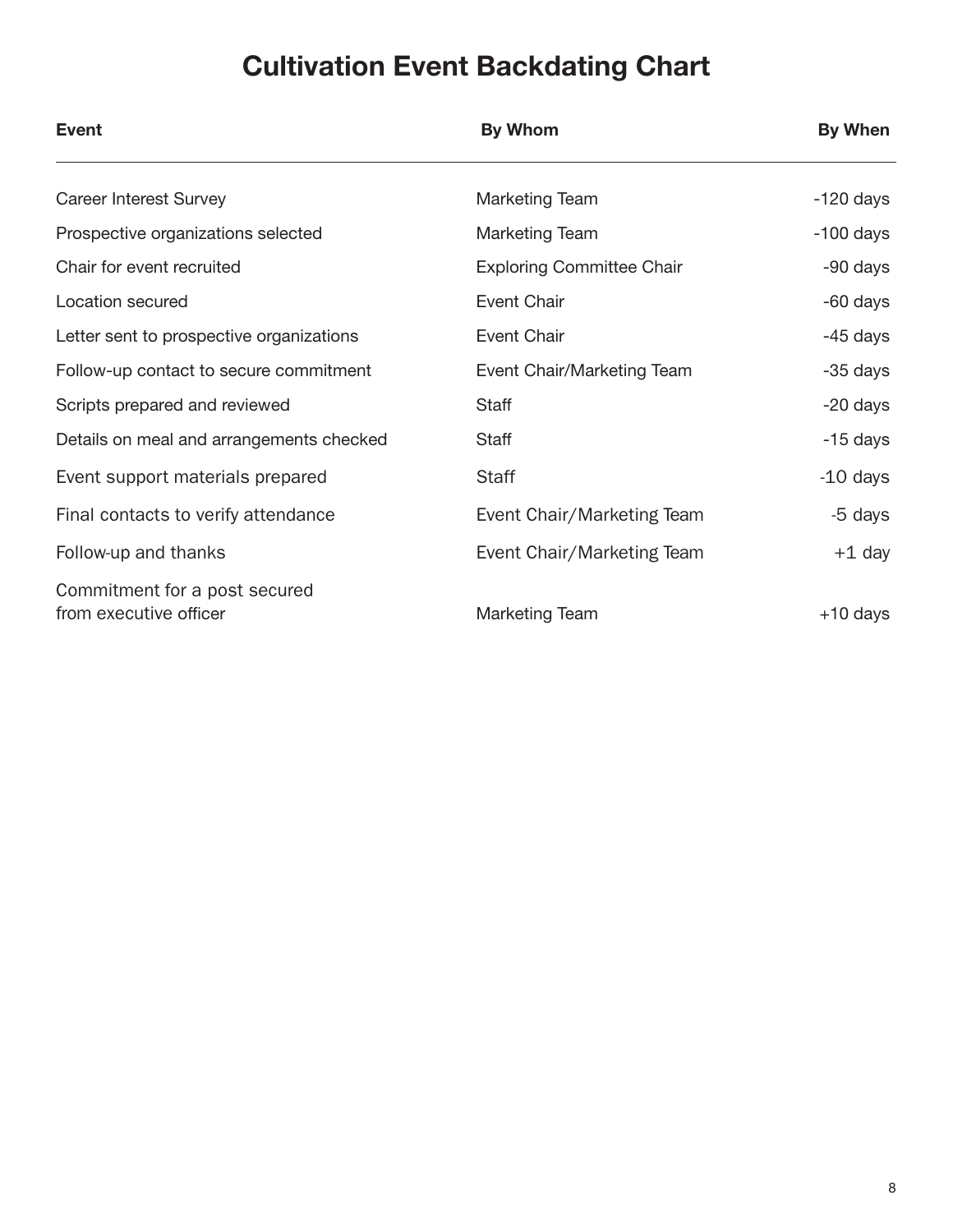# Recruitment Letter for Event Chair

(Council Executive Board Member's Letterhead)

(Date)

(Name) (Title) (Company/Agency) (Address)

Dear (Name):

I am pleased to be serving as a member of the local executive board of the (Council name). Currently, we are planning an Exploring Cultivation Event. Exploring is a co-educational career-orientation program for high school and middle school aged students. Students learn about possible careers through the program's 12 exciting career fields. Exploring is an affiliate of the Boy Scouts of America.

The Cultivation Event is being held to illustrate how Exploring can be an investment opportunity for companies, agencies, service clubs, and other local organizations. One of the many benefits that Exploring can offer is preparing future interns and employees for your workforce. It is also a way for you to help America's most precious resource: its youth.

The Exploring Cultivation Event is tentatively scheduled to take place on (date and time) at the (location). Please consider becoming the chair and sponsor for the event. Enclosed is an informative brochure with further details about our innovative program. Also, I invite you to visit our new website at www.exploring.org.

Perhaps our greatest achievement is the unbridled enthusiasm we have engendered among our participants. As stated by Lorenzo Teruya, 2012–2014 National Youth Representative for Law Enforcement Exploring:

*"As the National Youth Representative for Law Enforcement Exploring, I have personally witnessed the enthusiasm and excitement of the Law Enforcement Explorers. They are on a dedicated path to pursue a career in public safety. I am very encouraged for the future of law enforcement and will actively communicate that the Exploring program is an outstanding path for a career in the public safety arena."*

On behalf of the 110,000 Explorers across the nation, thank you for considering my request. With your generosity, we can further our mission of preparing the future workforce of America. I look forward to hearing from you soon.

Sincerely,

(Name/Title)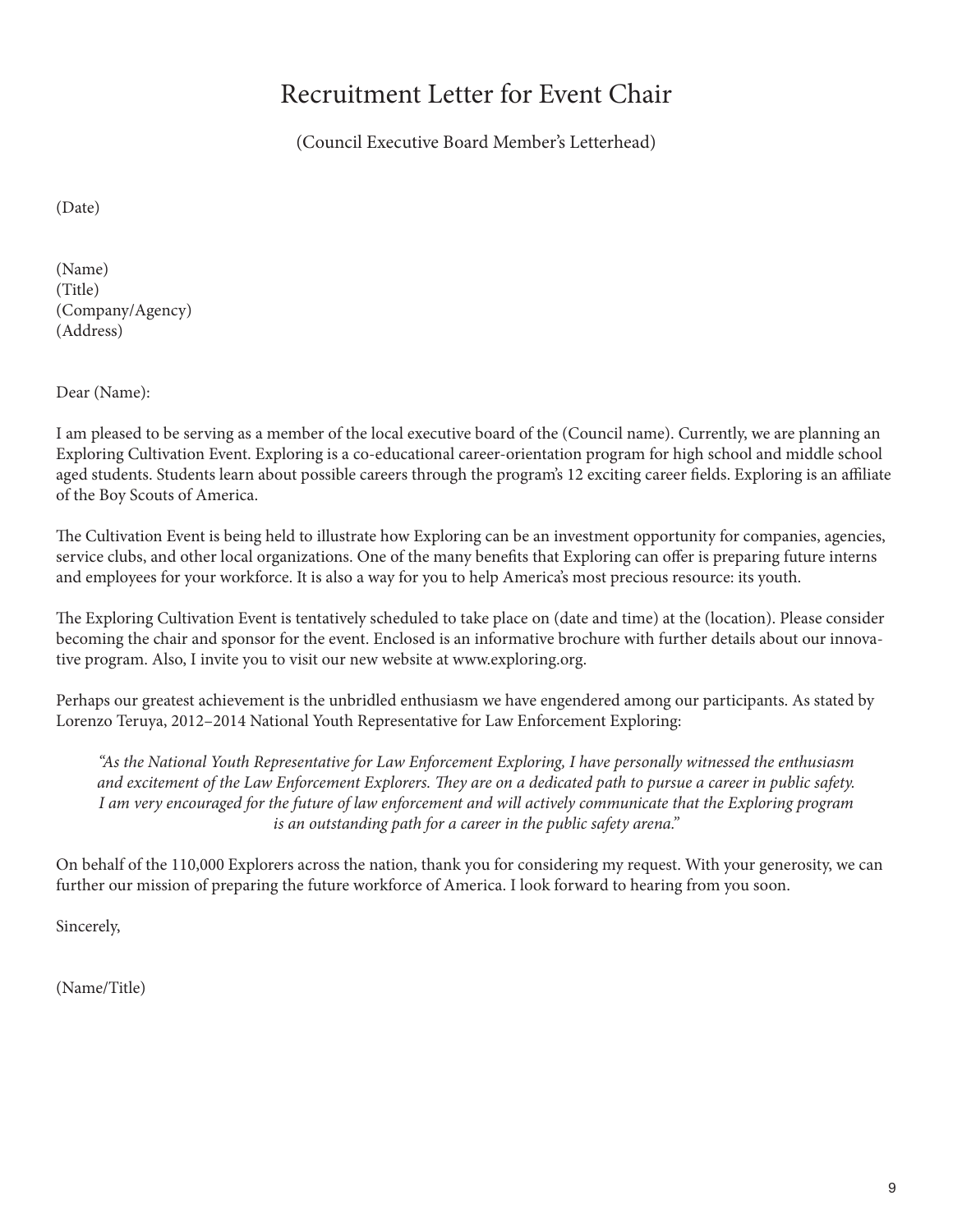# Cultivation Event Checklist

#### **Participation**

- $\Box$  Invitation list prepared with the correct name, title, and address of each person to be invited
- $\square$  Letter of invitation sent
- $\square$  Phone call follow-up
- $\square$  Reminder sent
- $\Box$  Attendance list prepared, including executive officers of organizations
- $\square$  Assigned commissioner or organizers
- $\Box$  Adult and youth speakers
- $\square$  Guests
- $\Box$  Name tags prepared with correct name, title, and organization

#### Program

- $\square$  Agenda prepared with cultivation event chair
- $\square$  Speakers recruited and coached
- $\Box$  Date, time, and place sent to speakers in writing (head table members and speakers should be there early)
- $\Box$  Phone call follow-up to speakers
- $\square$  Agenda sent to speakers
- $\Box$  Cultivation event chair coached on correct pronunciation of names, introductions, detailed agenda, and attendance list
- $\square$  Cultivation event kit prepared for each participant (see "Cultivation Event Kit")

#### Physical Arrangements

- $\Box$  Location confirmed date and time in writing
- $\square$  Phone call follow-up
- $\square$  Setup of chairs, tables, table decorations, and display tables determined
- $\Box$  Head table arranged
- $\square$  Direction signs to room in place
- $\square$  Greeters on hand at door
- $\Box$  Exploring displays and literature
- $\square$  Pens at tables
- $\square$  Visual aids checked
- $\Box$  Audiovisual equipment checked (check ahead of time)
- $\square$  Electrical outlet located
- $\square$  Extension cord available
- $\square$  Locations of light switches determined
- $\Box$  U.S. flag in place
- $\square$  Sound system available (check ahead of time)
- $\square$  Internet connections

#### Meals

- $\Box$  Menu, cost, method of payment, tips, guaranteed count, when to serve and clear, date, and time all confirmed in writing
- $\Box$  Table settings, room layout, head table checked
- $\square$  Place cards prepared
- $\square$  Meal reservations confirmed
- $\square$  Phone call follow-up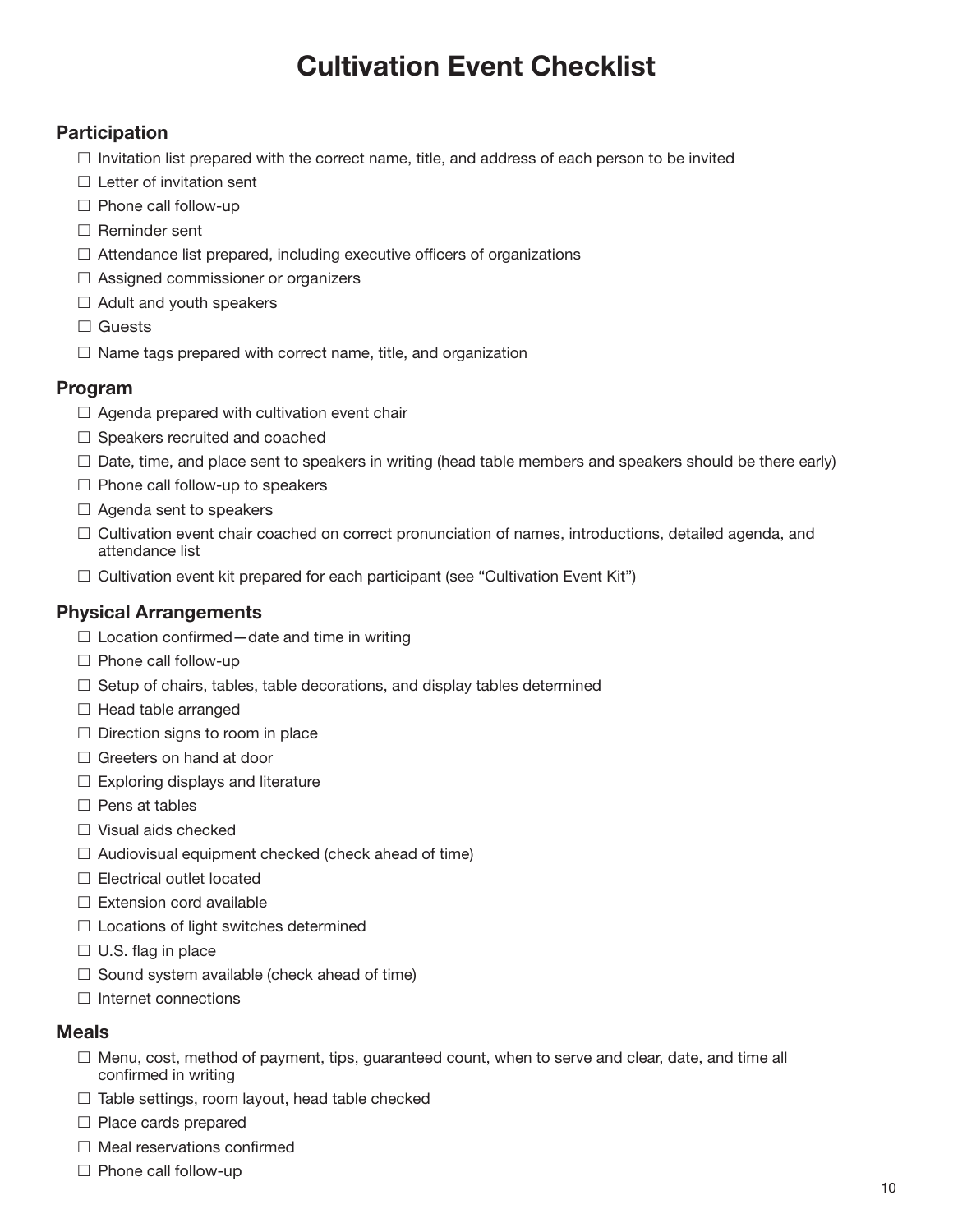# Cultivation Event Kit

Given to the executive officer of each organization attending the cultivation event.

- Exploring Sales Kit, SKU 634694
- Sample letter of invitation (see appendix)
- Sample open house agenda (see appendix)
- Appointment request card (see appendix)
- General Exploring marketing brochure, SKU 8009921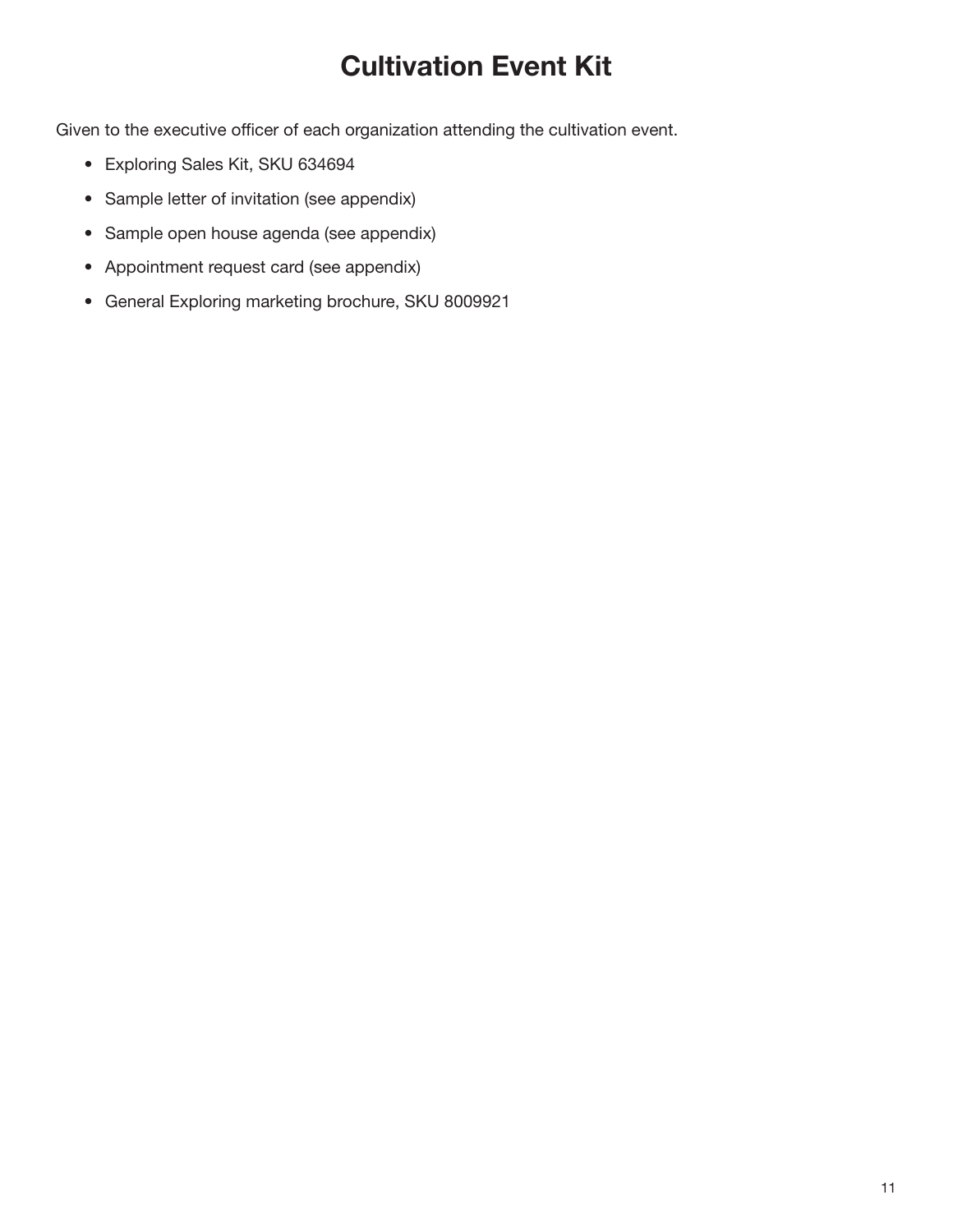# Invitation Letter to Executive Officer

(Cultivation Event Chair's Letterhead)

(Date)

(Name) (Title) (Company/Agency) (Address)

Dear (Name):

I am pleased to be serving as the chair for an upcoming special occasion: a Cultivation Event for the Exploring program. Exploring is a co-educational career-orientation program for high school and middle school aged students. Students learn about possible careers through the program's 12 exciting career fields, such as law enforcement, aviation, health, law and government, and fire and emergency services. Exploring is an affiliate of the Boy Scouts of America.

The Cultivation Event is being held to help us market and grow Exploring, and to illustrate how our program can be an investment opportunity for companies, agencies, service clubs, and other local organizations. One of the many benefits Exploring can offer is preparing future interns and employees for your workforce. It is also a way for you to help America's most precious resource: its youth.

Please consider attending the event which is scheduled to take place on (date and time) at the (location). Enclosed is an informative brochure with further details about our innovative program. Also, I invite you to visit our new website at www.exploring.org.

One of our greatest achievements is the unbridled enthusiasm we have engendered among both our youth participants and our adult sponsors. Here is one example, in the words of dedicated volunteer Nyle Zikmund, national fire and emergency services Exploring chair and chief of the Spring Lake Park (Minnesota) Fire Department:

*"About a year ago, we formed a post in our department, enabling me to see firsthand the impact of Exploring on a variety of youth and their accompanying personalities. From the timid and introverted who blossom out of their shell to the hardcharging, driven youth looking to make an immediate impact, Exploring paves the way. … It is a life-changing program."*

On behalf of the \_\_\_\_\_\_\_\_\_\_ Explorers in our service area, thank you for considering my request. With your support, we can further our mission of nurturing the future workforce of America. I look forward to hearing from you soon.

Sincerely,

(Name/Title)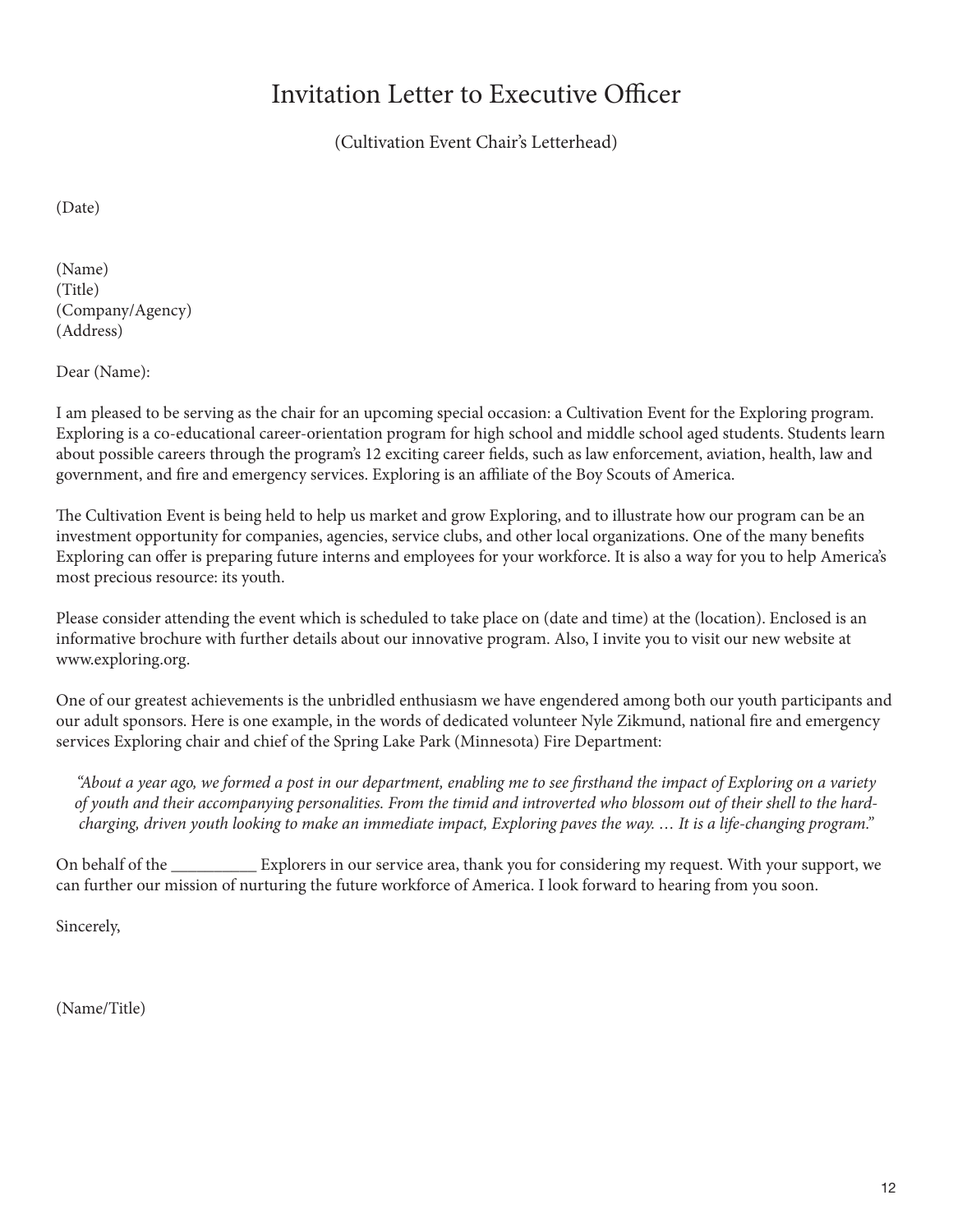# Cultivation Event Agenda

| 4:45 p.m. | Greeters ready at door                                                                                 |                                |
|-----------|--------------------------------------------------------------------------------------------------------|--------------------------------|
| 4:50 p.m. | Gathering period                                                                                       |                                |
| 5:05 p.m. | Opening remarks and introductions                                                                      | <b>Cultivation Event Chair</b> |
| 5:15 p.m. | Dinner served. During dessert, the cultivation<br>event chair introduces the audiovisual presentation. |                                |
| 5:45 p.m. | Testimonials                                                                                           |                                |
|           | Overview of Exploring                                                                                  | <b>Exploring Chair</b>         |
|           | What Exploring Has Done for Me                                                                         | Explorer                       |
| 6:15 p.m. | How to Organize an Explorer Post or Club                                                               | Marketing Team Chair           |
| 6:25 p.m. | Table discussions begin (with commissioners<br>and new unit organizers)                                |                                |
| 6.45 p.m. | Fill out commitment/appointment request                                                                | <b>Exploring Chair</b>         |
| 6:50 p.m. | Closing remarks                                                                                        | <b>Exploring Executive</b>     |
| 6:55 p.m. | Closing                                                                                                |                                |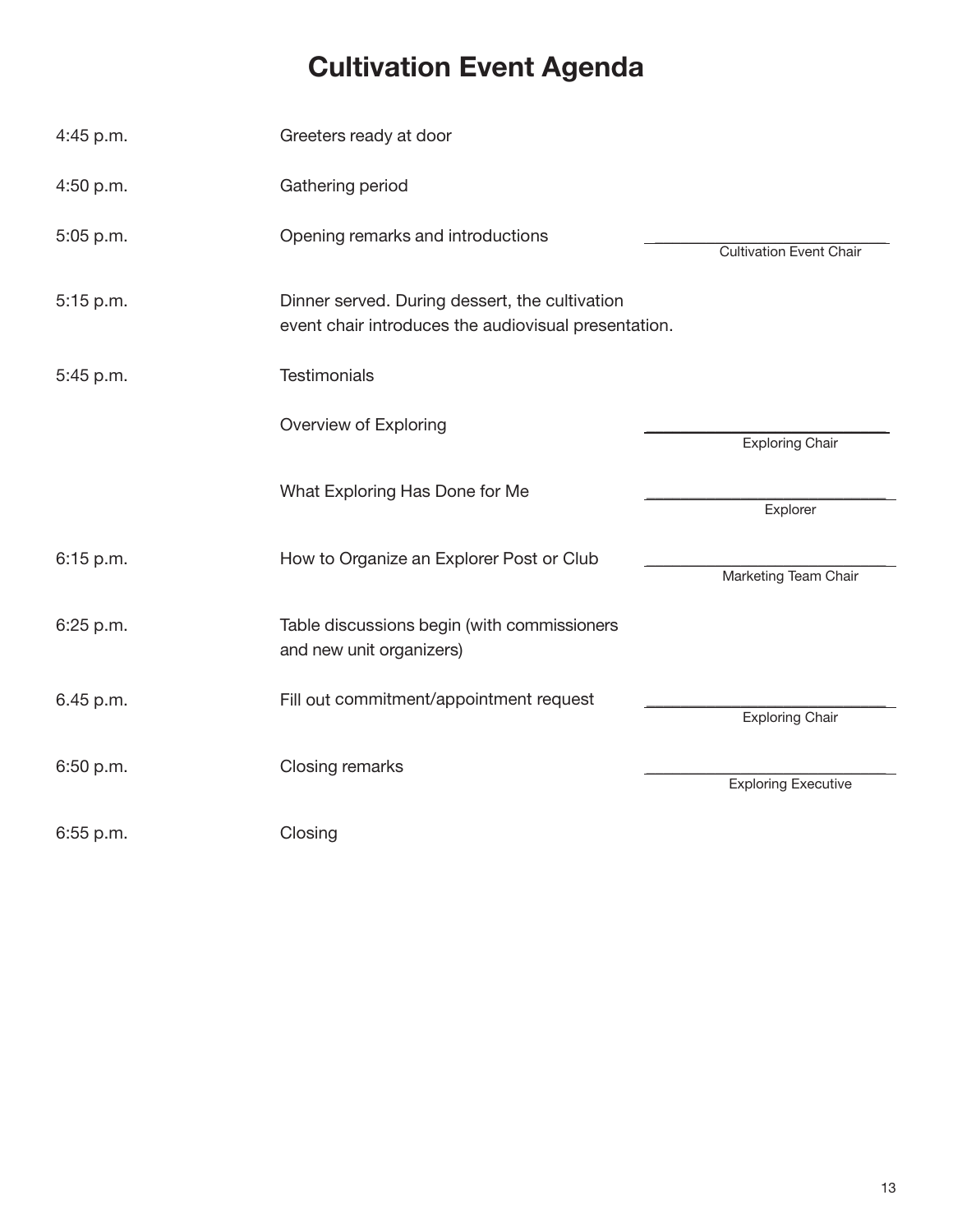# Cultivation Event Script (Dinner Scenario)

#### 5:05 p.m. Opening remarks and introductions (Cultivation Event Chair)

Good day, and thank you for responding to my letter of invitation and joining us today. I am [*your name and title*]. It is a great pleasure for me to serve as your host for this important gathering.

Youth today have more needs than ever before. We live in a changing world that has seen the disintegration of many families, drug abuse, violence, and moral decay. Young people today are thrown into competition and social change that test their decision-making skills. Our Exploring program is designed to support schools and business partners in their efforts toward preparing youth to successfully handle the complexities of today's society.

Nationwide, the demand for career education programs has fueled the dramatic growth of our worksite-based Exploring program.

I don't want to overwhelm you with facts, but I would like to highlight what youth and adults tell us they want. The extensive research leading to the development of our program revealed these major items:

- High school students want more information on career choices and adult help. Students want a broader experience, supplementing career information with both practical and cultural background.
- Teenagers want to belong to a group that provides for peer-led activities and adult associations to help them face development issues affecting their lives.

This is where you and your organization can help. Using our Exploring program, you can be a partner in career education. While teaching students about a career or lifetime skill, you have the opportunity to help youth with making a decision of a future career choice.

At the conclusion of our program, we hope that you will fill out the appointment request form [*hold up the form to show the audience*] that is at your table to further investigate the program opportunities and how you can become associated with outstanding students who are interested in your career field.

Now let me introduce the members of our head table, who are responsible for the local administration of the Exploring program.

#### [*Introduce the members at the head table, providing their names and titles.*]

Now please enjoy your dinner, and we'll be back with you shortly.

#### 5:15 p.m. Dinner served (Cultivation Event Chair continues with introduction of the audiovisual presentation during dessert)

Please continue to enjoy your dessert. But we want you to hear how Exploring programs can work with education and businesses to help students prepare for the world of work. Please turn your attention to the video screen.

#### Show Open House video

#### 5:45 p.m. Testimonials

#### Overview of Exploring (Exploring Chair)

Hello, my name is [*name*]*,* and I serve as [*Exploring title and professional title*]*.* I'm going to give you an overview of Exploring.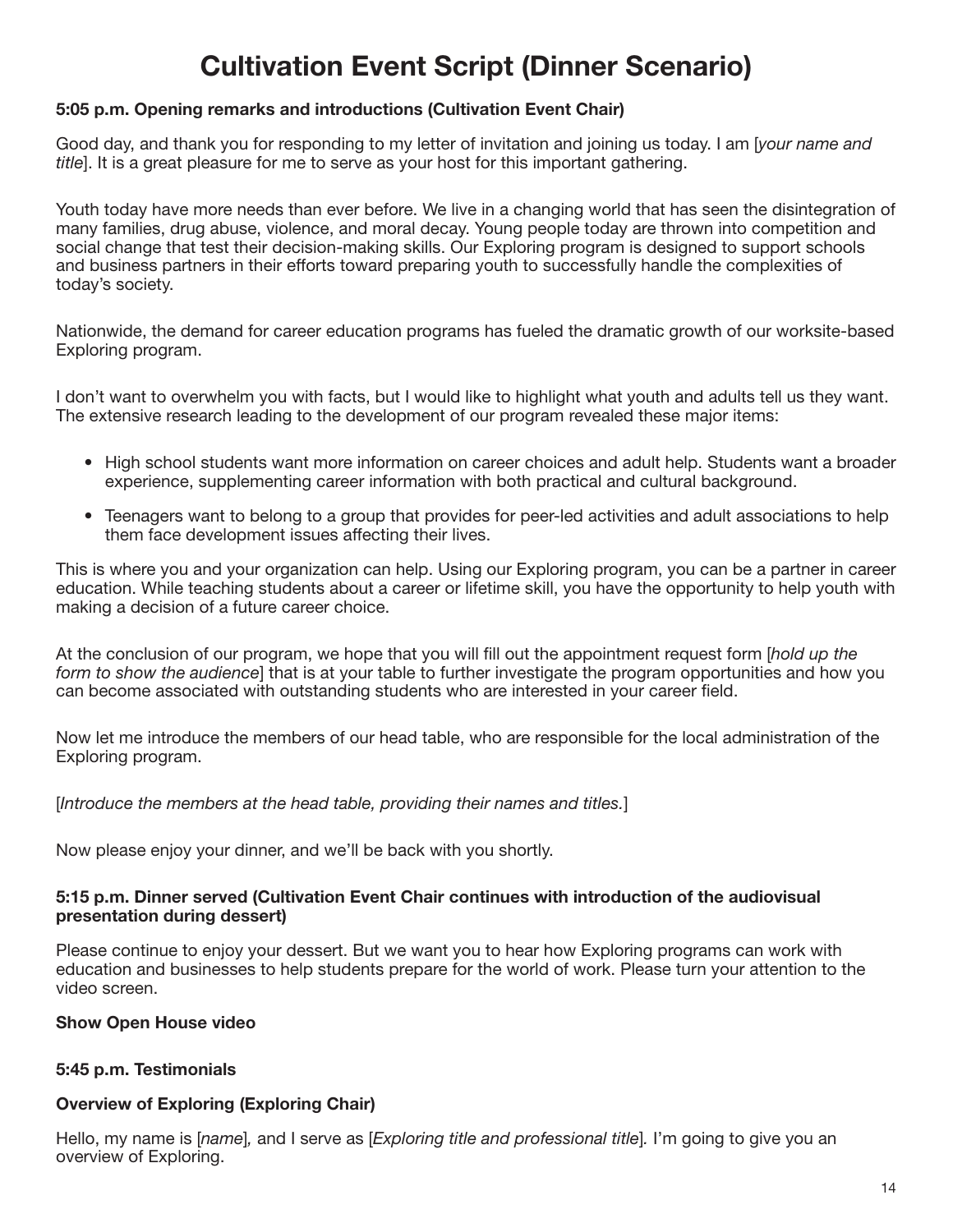Your presence here indicates your willingness to learn about an outstanding program that has benefited local businesses, schools, and military and professional organizations in our community.

Exploring is a worksite-based program that gives youth an opportunity to investigate the dynamics of careers. It gives teens an opportunity to visit community organizations and experience careers in the workplace. Exploring is a youth development program under the direction of business, military, school, and professional institutions in our community.

One of Exploring's strengths is its five areas of program emphasis, which help define the activities the youth will pursue. The five areas of program emphasis are career opportunities, leadership experience, life skills, citizenship, and character education.

These five emphases blend smoothly into a complete schedule of activities that reflects the interest of the youth participants. Through these emphases, youth begin developing useful habits and patterns of personal development while they explore careers.

Another feature of Exploring and the senior high school program is the Career Achievement Award program. By working in one of 12 career clusters, a young adult can earn a certificate that will measure his or her proficiency in that particular area. In addition, other awards and recognitions are available for the youth and adults participating in Exploring.

Helping our area youth explore careers will be one of the best opportunities you offer your company, your employees, and the youth of your community—and at almost no cost!

Some of the proven benefits of using Exploring for organizations such as yours are these:

- Your school will have a values-based, career education resource.
- Your company can impact the public education process of youth.
- Your involvement instills a team-building attitude within your organization.
- Your involvement develops future caring adults for our community.
- Your involvement encourages potential future employees.
- Young adults can gain insight into the ethics and ideals of your business.

And don't forget to check out our national website, www.learningforlife.org, for all the latest on the program. To demonstrate the effects of the Exploring programs, allow me the pleasure to introduce [*give name of an Explorer youth and his or her post/club number.* Each Explorer [*post/club*] focuses on a career specialty. [*Post/club number*] is associated with [*give association*] and shows young people the demands and rewards of that career field.

#### What Exploring Has Done for Me (Explorer)

Thank you, [*name of Exploring chair*]*,* for asking me to share my experiences in Exploring. Last year, I completed a Student Career Interest Survey at my school. I selected [*career*] as one of my career choices. Later, I got a letter from [*name of person in the participating organization*] inviting me and my parents to a meeting. I didn't know anything about Exploring, but I'm glad I went to that first meeting.

Our [*post/club*] has [*number*] Explorers, and we meet twice a month. [*Give examples of what the Explorers are doing in the meetings.*] At each meeting we work with adult leaders of the [*post/club*].

Our Explorer [*post/club*] adult leader [*name*]*,* called [*an Advisor/a Sponsor*], has helped all of us—the youth get involved in planning the program, meetings, and activities. In fact, we plan our own meetings and activities.

The adults are there to guide and direct us, in addition to sharing their expertise in the career. During the last planning meeting, we discussed attending a national-level career conference.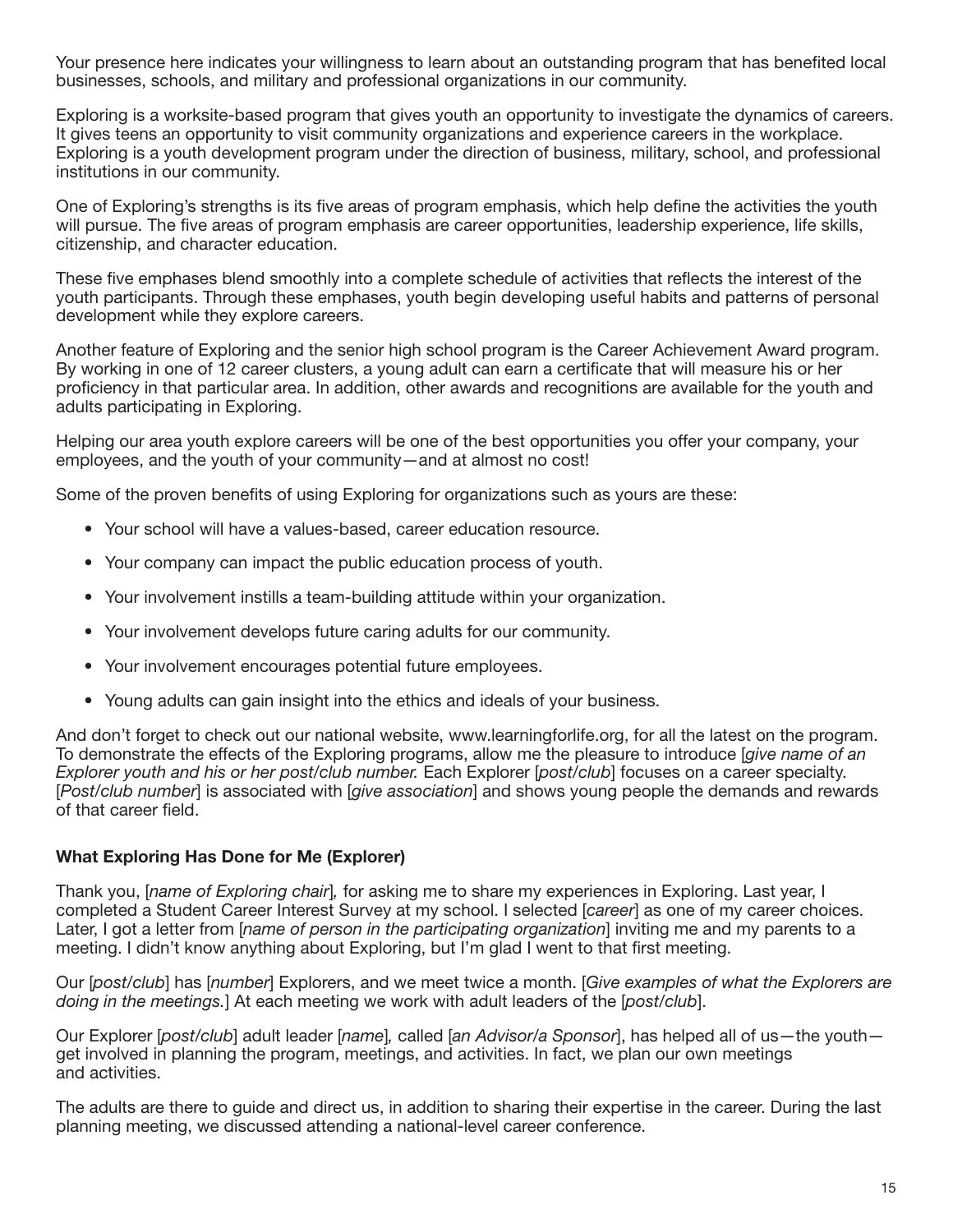Exploring has helped me decide what career I want to pursue. It has also given me leadership experiences and a chance to get together with teens who share the same interests as mine. I plan to continue my education after high school. Without my experience in Exploring, I wouldn't have the knowledge or experience to help me make such a strong commitment to my own career goals.

I hope that you will consider making Exploring available to young people like me. Thank you.

#### 6:15 p.m. How to Organize an Explorer Post or Club (Marketing Team Chair)

We have heard about the needs of schools in our community. You have learned that students want a broader experience supplementing career information with both practical and cultural background, and they want social and community service programs.

Here is how to develop an Exploring program.

We conduct four phases to assist you with organizing your post or club.

#### Phase One: Research

Through the efforts of the Exploring Marketing Committee, the Research phase is completed. The committee has coordinated with several local schools to survey students. The survey results reflect the top two career and hobby interests of each student. Based on these results, we contact organizations like yours to organize Explorer posts and clubs.

#### Phase Two: Leadership

After tonight's event, we will be meeting with you and asking you to identify the adult leadership for the post or club. Also, we will set the dates for both the open house and the Program Planning Meeting. In addition, we will start the paperwork for registering the post or club.

#### Phase Three: Program

The Program Planning Meeting is designed for Exploring representatives to meet with the post or club leadership to plan the activities for the open house and develop the program calendar. In addition, each adult will complete the adult leader and youth protection trainings and paperwork. Also, we will assign various responsibilities, including the invitation letter to prospective Explorers, to the committee members.

#### Phase Four: Participation

This phase involves coordinating and conducting the first meeting for the Explorers. We call this meeting the open house. The open house is where you can showcase your organization and the resources for future post or club meetings. This meeting needs to engage the youth in three to five activities for five to six minutes each. The activities should be hands-on activities conducted by your organization's employees. By the end of the open house, you will have collected the fees and paperwork from the Explorers and distributed a printed program calendar to each attendee. Also, we encourage serving refreshments.

These steps will help your organization have a quality program with Exploring for a long time to come.

Cultivation Event Chair: Thanks, [*name of marketing team chair*], for the information. As you can see, Exploring can play a role in education and business to make our community better!

At this time, we'd like to turn the program over to your tables. At each table is a commissioner who will serve as the facilitator for table discussions. He or she will also serve as the link after this meeting to help your organization get the program up and running.

This is your time to ask questions and raise concerns you may have. We want to address all of your questions and concerns so you'll be excited about Exploring and how it can help your organization serve young people in our community. We hope you can make the commitment for your organization to sponsor a post or club.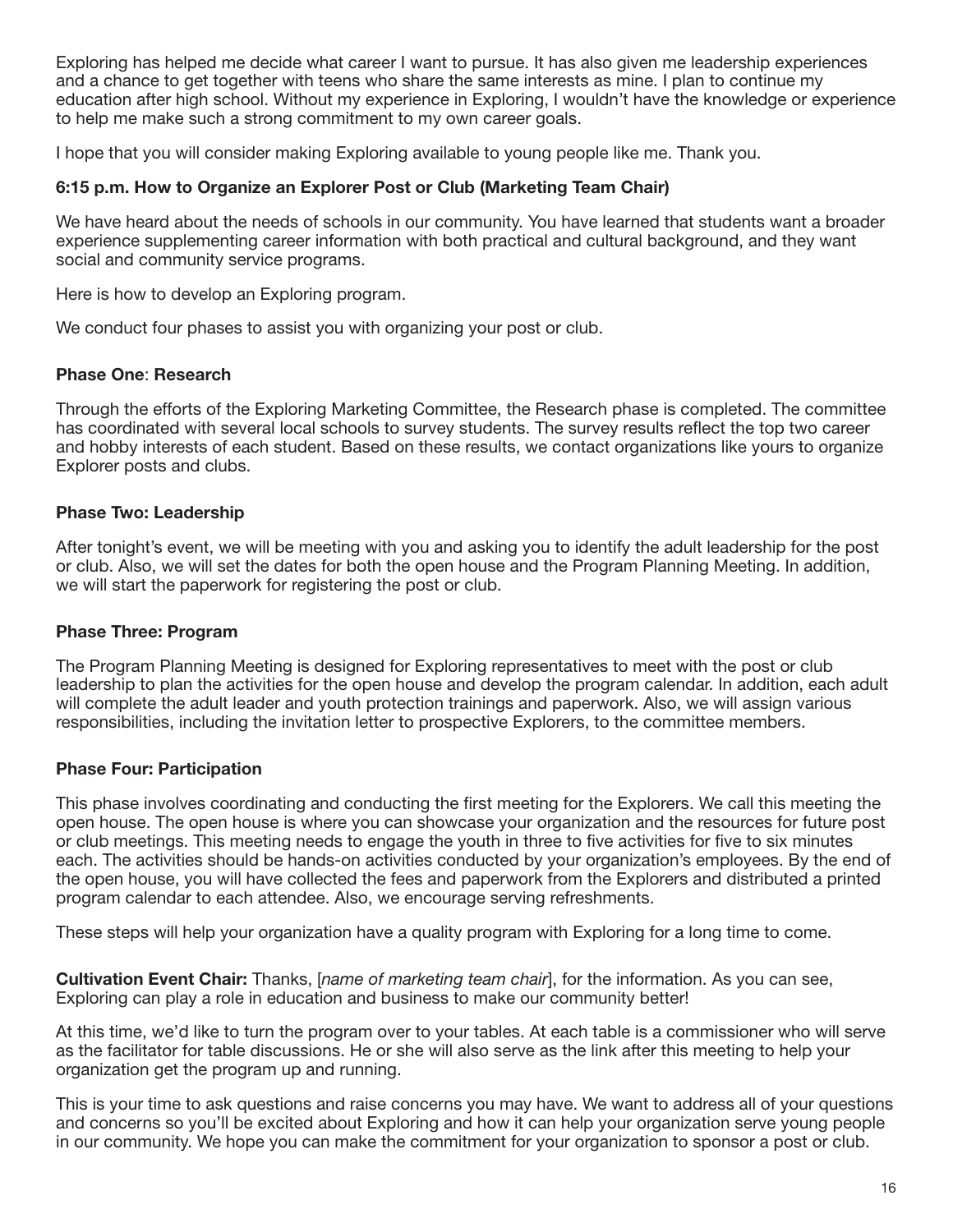#### 6:25 p.m. Table Discussions

After table discussions, the chair resumes the program.

#### 6:45 p.m. Commitment/Appointment Request (Exploring Chair)

Today we've outlined community needs, business and professional benefits to using Explorer programs, and the steps to getting an Explorer program up and running.

Now is the time for you to step up to the plate and make your commitment to our youth. The commissioner at each table will now pass out appointment request cards. On it, we ask that you indicate the name of your organization, your name, title, email address, and phone number, and select either:

- 1. We want to organize an Explorer post or club or
- 2. We need more information. Please call and arrange a meeting at our organization.

Please complete the form and return it to the commissioner before you leave.

Let me thank you for the youth in our community, who are looking to us for leadership!

In closing, let me introduce [*name of Exploring executive*] for some brief closing remarks.

#### 6:50 p.m. Closing remarks (Exploring Executive)

Do you believe that young people need to learn honesty, courage, respect, citizenship, responsibility, and perseverance? Are the teenagers in our area prepared for the workplace of tomorrow? Do they know the skills and ethics necessary to succeed in the 21st century?

Exploring's programs will help instill values in young people. We know how to help them learn to make ethical choices throughout their lives. Our programs will help them reach their full potentials.

But it can only happen if your organization will join with us.

That's our program for today. We appreciate your taking the time to be with us.

#### 6:55 p.m. Closing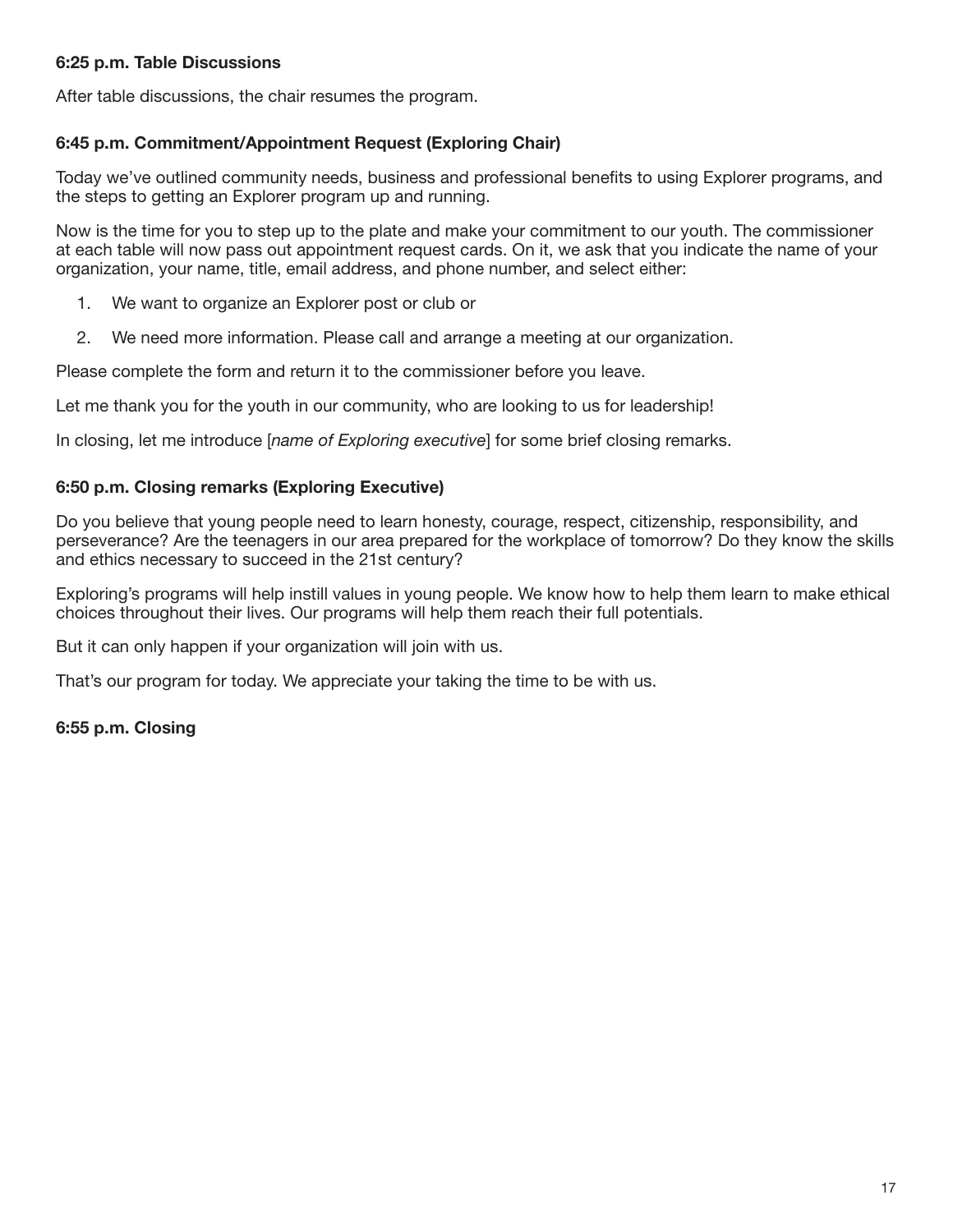# Appointment Request Card

| YES! Our organization would like to find out more about the<br><b>EXPLORING®</b><br>program. Please contact me for an appointment to further<br>investigate this great opportunity.<br><b>DISCOVER YOUR FUTURE</b> |  |  |
|--------------------------------------------------------------------------------------------------------------------------------------------------------------------------------------------------------------------|--|--|
|                                                                                                                                                                                                                    |  |  |
|                                                                                                                                                                                                                    |  |  |
|                                                                                                                                                                                                                    |  |  |
|                                                                                                                                                                                                                    |  |  |
|                                                                                                                                                                                                                    |  |  |
|                                                                                                                                                                                                                    |  |  |
|                                                                                                                                                                                                                    |  |  |
| Please check one:                                                                                                                                                                                                  |  |  |
| $\Box$ We want to organize an Explorer post or club.                                                                                                                                                               |  |  |
| $\square$ We need more information. Please call and arrange a meeting at our organization.                                                                                                                         |  |  |
|                                                                                                                                                                                                                    |  |  |
|                                                                                                                                                                                                                    |  |  |
|                                                                                                                                                                                                                    |  |  |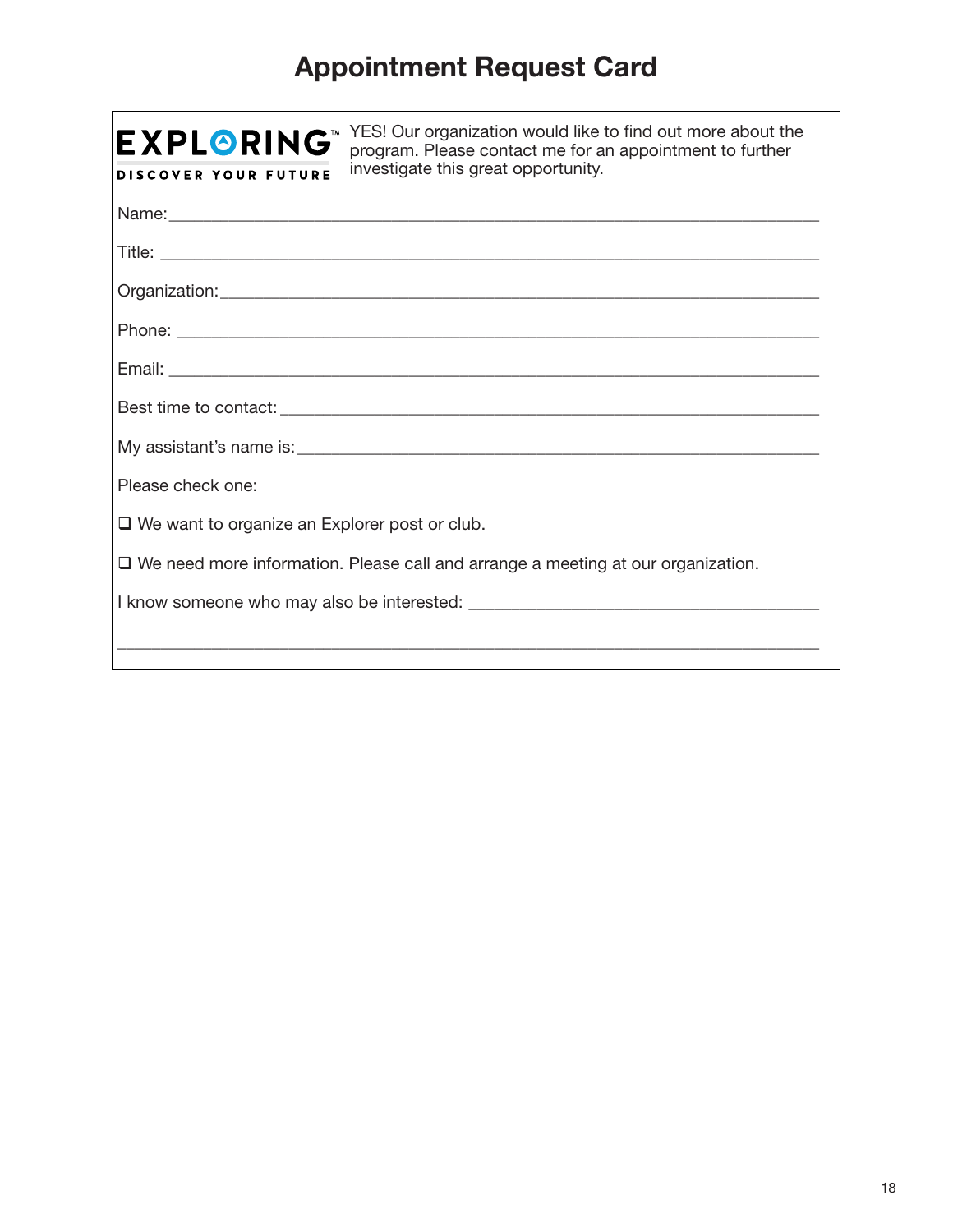# Room Arrangements

Head Table: Set up a head table or reserved table for the following individuals:

Greeters: The members of the head table or Exploring committee members can serve as greeters. (Make sure all participants have name tags.) They should be positioned at the room entrance to introduce themselves, welcome guests, and make sure guests have name tags. If the meal is a buffet, they can ask guests to form a line.

Table Tents: Place an organizer table tent on each table. If using assigned seating for guests, use table numbers on each table and/or place name cards at each place setting.

Room Arrangement: Set up audiovisual equipment; check Internet connections, table arrangements, menu, and microphones; and have U.S. flag and other decorations as needed.

Handouts: Place a cultivation event kit at each seat.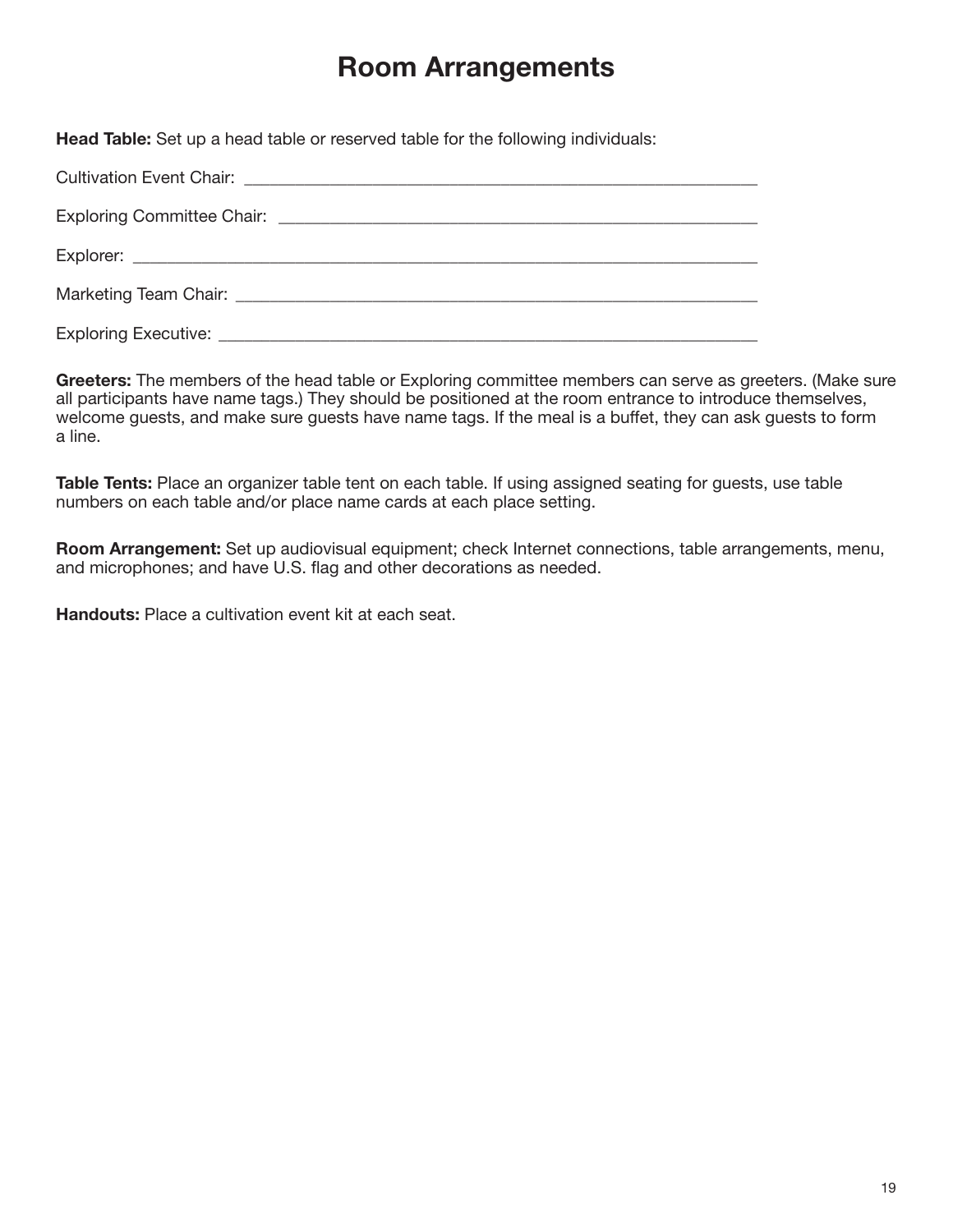# Sample Open House Agenda

#### 1. Greeters (15 minutes) prior to meeting start)

Greet the young people at the door. Welcome them, hand out nametags and program outline, and complete sign-in roster.

#### 2. Introduction and Welcome (3 minutes)

The post Advisor/club Sponsor starts the meeting with a welcome, and all members of the adult leadership team introduce themselves.

#### 3. Greetings From the Host (7 minutes)

The executive officer of the participating organization gives the group a brief background on the organization's interest in organizing an Exploring program and the organization's commitment to this post or club. This brief talk should be motivational in tone. Be sure to discuss the correct use of Exploring language with this person beforehand so that he or she feels comfortable and appears knowledgeable.

#### 4. Icebreaker (10 minutes)

Conduct an exercise that will help stimulate the participants to speak more freely by requiring everyone to talk for a few minutes. Activities such as the Interview game or Famous Person ID game will help to break the ice.

#### 5. Description of Exploring and Purpose of Explorer Post or Club (7 minutes)

Consider creative ways to explain the meaning of Exploring. For a new program, you could have a president from an existing post or club introduce Exploring.

#### 6. Description of Upcoming Program of Activities (3 minutes)

Distribute copies of your planned program, with dates and times, for the first three months of the post's or club's year. During this part of the meeting, you should explain the election of youth officers and their responsibility to lead the program of this Explorer post or club.

#### 7. Hands‐On Activity (30‐40 minutes)

Design a hands-on activity that each prospective member can participate in. This should be a new experience and one of the most fun activities planned for the post's or club's first three months.

#### 8. Participation Process (5 minutes)

Explain the participation process. Explain that the national participation fee includes liability insurance and activities, awards, and scholarships supported by Learning for Life. Display copies of Exploring literature.

#### 9. Invitation to Join (20 minutes)

Serve refreshments. Collect participation fees from those ready to join, and mark the sign-in roster "paid." Ask others to have their fees ready by the second meeting, and mark their names "not paid."

#### 10. Closing Comments (5 minutes)

Give a brief, motivational send-off. Be sure everyone knows the date, time, location, and program for the next meeting.

Post/Club Committee

Post Advisor/Club Sponsor

Executive Officer of Participating Organization

Post Advisor/Club Sponsor

Youth Representative

Associate Advisor of Program/Club Sponsor

Post/Club Committee

Associate Advisor of Administration/ Associate Sponsor

Post/Club Committee

Post Advisor/Club Sponsor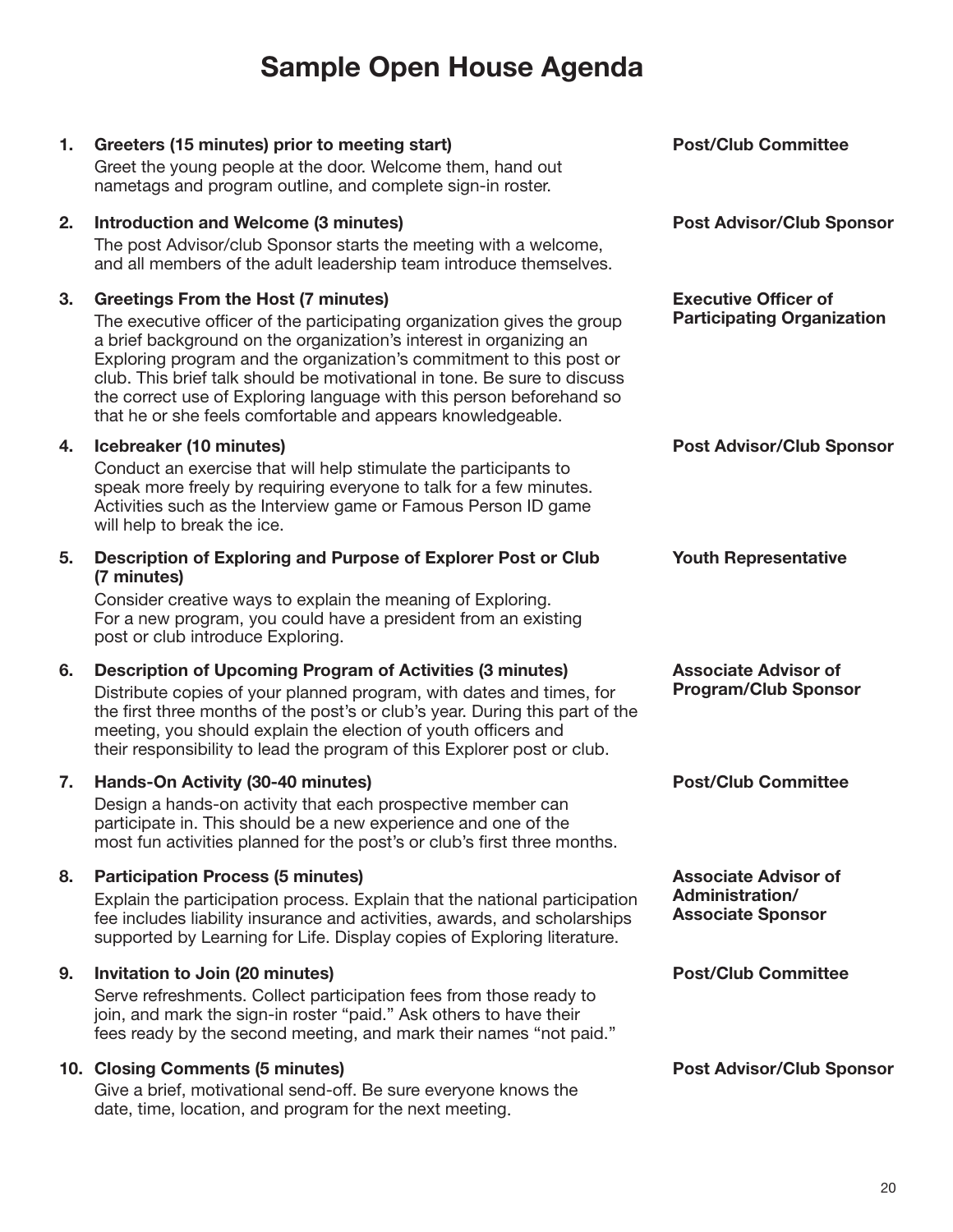# Follow-up Letter to Executive Officer

(Cultivation Event Chair's Letterhead)

(Date)

(Address)

Dear (Name):

Thank you for attending our recent Exploring Cultivation Event! I hope you enjoyed the program. Sponsoring an Exploring program is truly a unique opportunity for (name the executive officer's agency or company). By sponsoring a club or post, you can play an active role in the development of our young adults and our future workforce.

A volunteer from the Exploring committee will be contacting you to follow up with further information on how your (agency/company) can become a participating organization. Also, I will be in touch to answer any questions you may have.

I hope you will join me in supporting this very worthy program. It offers so many unique opportunities for our youth and rewarding experiences for our sponsors and other volunteers.

Sincerely,

(Signature)

(Typed name)

Cultivation Event Chair

CC: Exploring volunteer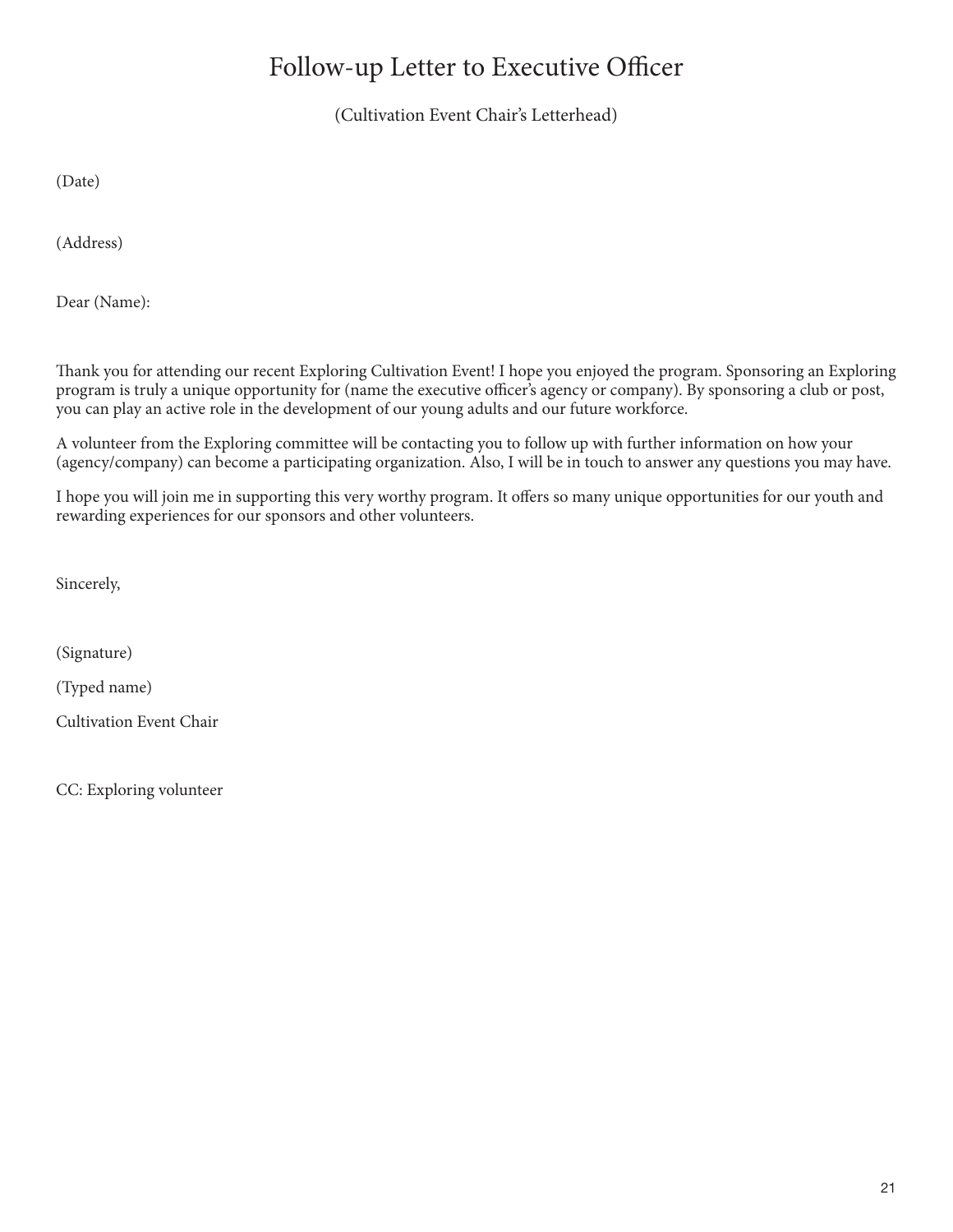# Commissioner Thank You Letter

(Cultivation Event Chair's Letterhead)

(Date)

(Address)

Dear

Thank you for your participation with our Exploring Cultivation Event yesterday. I think we did a good job in selling [*name of the executive officer of the organization*] on the Exploring program and you certainly played a key role.

With your guidance, [*name of the organization*] should be able to organize a high-quality Exploring program. I realize that organizing a [*post/club*] is not easy and I plan to keep in contact to be sure [*executive officer*] follows through with [*his or her*] personal involvement.

I appreciate your fine volunteer effort for the youth of our community. Please keep me informed about your progress and let me know whether I can help.

Sincerely yours,

(Signature)

(Typed name)

Cultivation Event Chair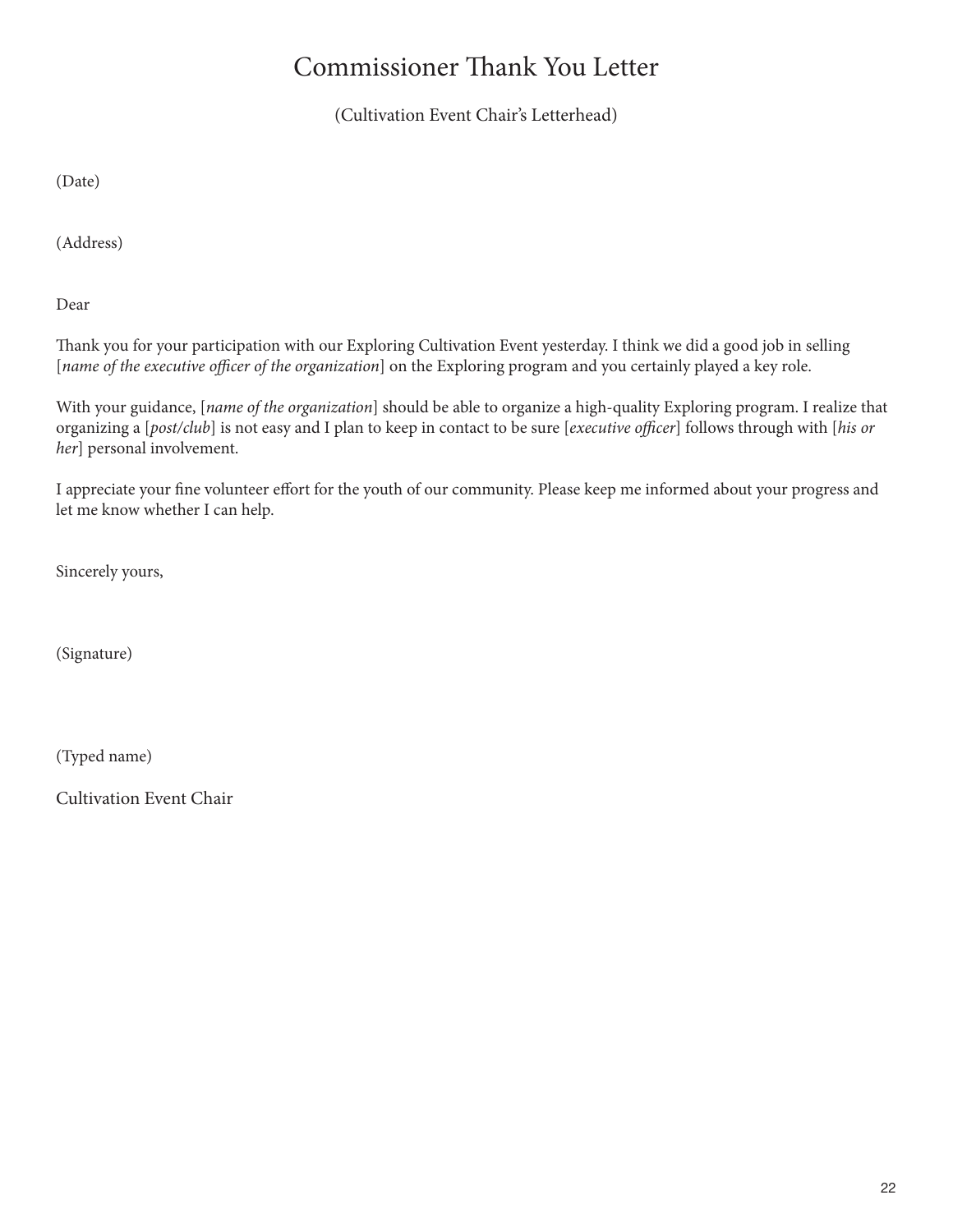# Program Participants Thank You Letter

(Cultivation Event Chair's Letterhead)

(Date)

(Address)

Dear

Thank you for your participation with our Exploring Cultivation Event yesterday. I think we did a good job in selling [*name of the executive officer of the organization*] on the Exploring program and you certainly played a key role.

With your guidance, [*name of the organization*] should be able to organize a high-quality Exploring program. I realize that organizing a [*post/club*] is not easy and I plan to keep in contact to be sure [*executive officer*] follows through with [*his or her*] personal involvement.

I appreciate your fine volunteer effort for the youth of our community. Please keep me informed about your progress and let me know whether I can help.

Sincerely yours,

(Signature)

(Typed name)

Cultivation Event Chair